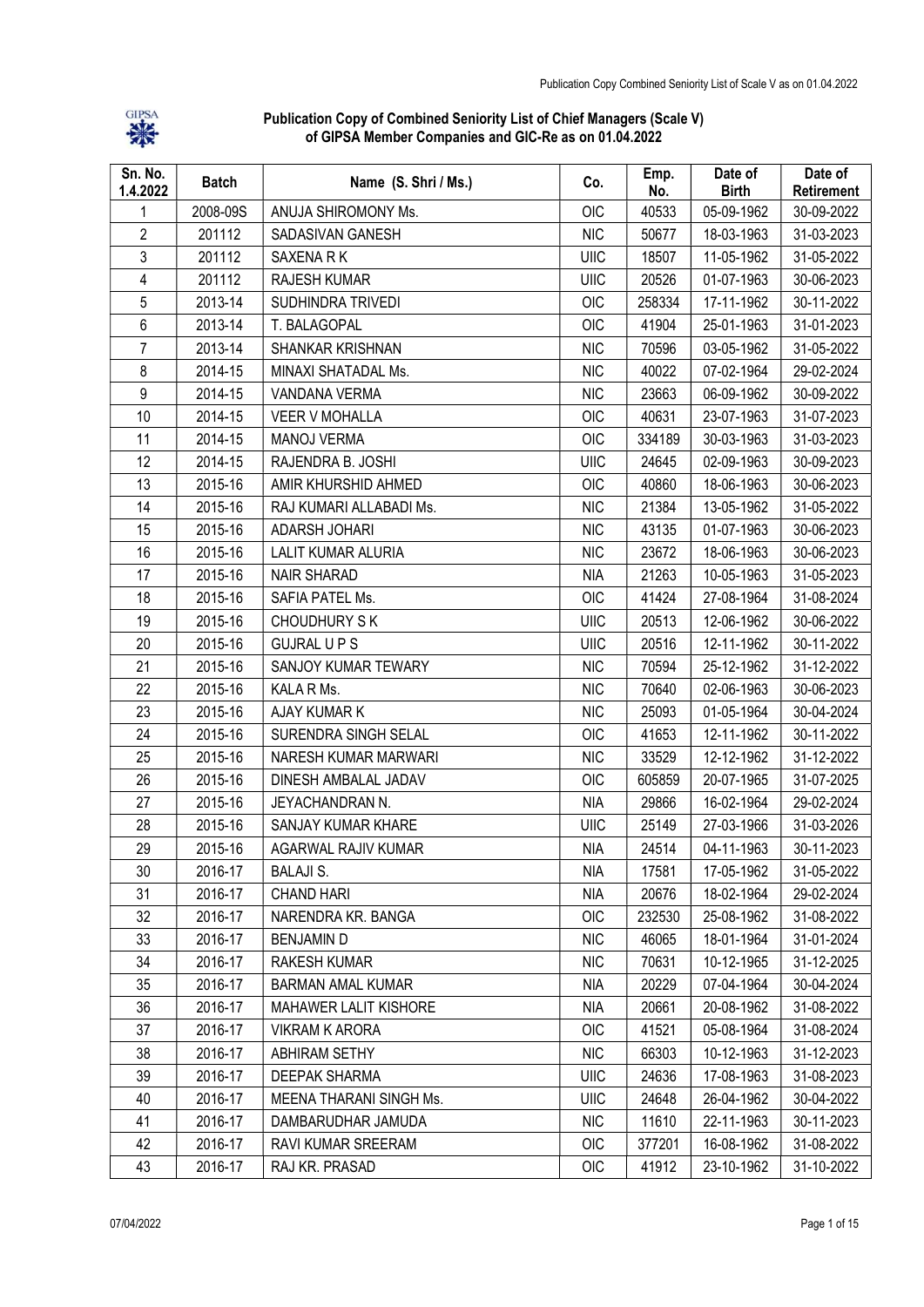| Sn. No.<br>1.4.2022 | <b>Batch</b> | Name (S. Shri / Ms.)         | Co.         | Emp.<br>No. | Date of<br><b>Birth</b> | Date of<br>Retirement |
|---------------------|--------------|------------------------------|-------------|-------------|-------------------------|-----------------------|
| 44                  | 2016-17      | <b>ASHOK KUMAR</b>           | <b>OIC</b>  | 53643       | 18-01-1964              | 31-01-2024            |
| 45                  | 2016-17      | <b>GIRISH AHUJA</b>          | <b>OIC</b>  | 41572       | 18-06-1965              | 30-06-2025            |
| 46                  | 2016-17      | RAJIV KR. GUPTA              | <b>OIC</b>  | 42013       | 07-07-1966              | 31-07-2026            |
| 47                  | 2016-17      | SAJAN POORVAKULATHU VARGHESE | GIC-Re      | 655         | 17-01-1963              | 31-01-2023            |
| 48                  | 2016-17      | <b>SHYAM KUMAR GUPTA</b>     | <b>NIC</b>  | 41838       | 06-08-1962              | 31-08-2022            |
| 49                  | 2016-17      | CHUPULA SRIDEVI              | <b>NIC</b>  | 11809       | 30-05-1966              | 31-05-2026            |
| 50                  | 2016-17      | SHAILENDRANATH SRIVASTAVA    | UIIC        | 22970       | 18-08-1962              | 31-08-2022            |
| 51                  | 2016-17      | <b>VIVEK KUMAR KUMRA</b>     | UIIC        | 25162       | 18-09-1962              | 30-09-2022            |
| 52                  | 2016-17      | BHATTATHIRIPAD RAJEEV V.     | <b>NIA</b>  | 23220       | 06-04-1965              | 30-04-2025            |
| 53                  | 2016-17      | PATI RANJIT                  | <b>NIA</b>  | 23229       | 28-04-1964              | 30-04-2024            |
| 54                  | 2016-17      | <b>BANSAL G. K.</b>          | <b>UIIC</b> | 25123       | 08-09-1965              | 30-09-2025            |
| 55                  | 2016-17      | <b>BUDHDEO KR. SINHA</b>     | OIC         | 42358       | 14-08-1965              | 31-08-2025            |
| 56                  | 2016-17      | <b>ALOK YAGNIK</b>           | OIC         | 41971       | 26-11-1963              | 30-11-2023            |
| 57                  | 2016-17      | <b>SUBASH MENON</b>          | <b>NIC</b>  | 42142       | 18-11-1963              | 30-11-2023            |
| 58                  | 2016-17      | M VENKATA SUBRAMANIAN        | <b>NIC</b>  | 70595       | 06-09-1965              | 30-09-2025            |
| 59                  | 2016-17      | MOHAN P REVADI               | UIIC        | 25460       | 22-05-1962              | 31-05-2022            |
| 60                  | 2016-17      | AMAR KUMAR SINHA             | UIIC        | 25449       | 15-03-1964              | 31-03-2024            |
| 61                  | 2016-17      | PRADEEP KUMAR MISHRA         | UIIC        | 25464       | 27-06-1963              | 30-06-2023            |
| 62                  | 2016-17      | BHATNAGAR RAJINDER MOHAN     | <b>NIA</b>  | 23247       | 30-09-1962              | 30-09-2022            |
| 63                  | 2016-17      | JUND DHARAM VIR              | <b>NIA</b>  | 23215       | 14-10-1964              | 31-10-2024            |
| 64                  | 2016-17      | NAIK BIRANCHI NARAYAN        | <b>NIA</b>  | 24508       | 06-06-1962              | 30-06-2022            |
| 65                  | 2016-17      | DAYANAND SAKKARWAL           | OIC         | 43800       | 01-02-1963              | 31-01-2023            |
| 66                  | 2016-17      | MOHAPATRA SATYANARAYAN       | <b>NIA</b>  | 23222       | 24-02-1964              | 29-02-2024            |
| 67                  | 2016-17      | <b>MADAN MOHAN KHINCHI</b>   | UIIC        | 25140       | 14-07-1964              | 31-07-2024            |
| 68                  | 2016-17      | JYOTHI PRASAD L              | UIIC        | 25128       | 01-06-1964              | 31-05-2024            |
| 69                  | 2016-17      | SATYAJIT KESHARI DAS         | UIIC        | 25154       | 15-04-1964              | 30-04-2024            |
| 70                  | 2016-17      | <b>DEEPAK SHARMA</b>         | UIIC        | 25487       | 28-01-1963              | 31-01-2023            |
| 71                  | 2016-17      | ALEXANDER K P                | UIIC        | 25619       | 18-07-1963              | 31-07-2023            |
| 72                  | 2016-17      | <b>JOSE VARGHESE</b>         | UIIC        | 25654       | 29-07-1965              | 31-07-2025            |
| 73                  | 2016-17      | ABHISHEK SANJAY              | <b>NIA</b>  | 26546       | 22-07-1963              | 31-07-2023            |
| 74                  | 2016-17      | <b>KUMAR PAWAN</b>           | <b>NIA</b>  | 26590       | 30-06-1966              | 30-06-2026            |
| 75                  | 2016-17      | KOLI SOHANLAL                | <b>NIA</b>  | 26517       | 20-06-1965              | 30-06-2025            |
| 76                  | 2016-17      | PRAVIN ANIL KUMAR            | <b>NIA</b>  | 26613       | 14-07-1965              | 31-07-2025            |
| 77                  | 2017-18      | <b>TUDU MAHATMA</b>          | NIA         | 20239       | 10-04-1962              | 30-04-2022            |
| 78                  | 2017-18      | P. JENA                      | OIC         | 333883      | 27-03-1963              | 31-03-2023            |
| 79                  | 2017-18      | KAMAL GOGARIN GHIMRAY        | UIIC        | 24621       | 06-11-1963              | 30-11-2023            |
| 80                  | 2017-18      | S RAJAGOPALAN                | <b>NIC</b>  | 27953       | 01-04-1963              | 31-03-2023            |
| 81                  | 2017-18      | S. VIDYA (BADHOK) Ms.        | <b>OIC</b>  | 232378      | 07-08-1962              | 31-08-2022            |
| 82                  | 2017-18      | <b>VERMA MAN MOHAN</b>       | NIA         | 20665       | 17-09-1963              | 30-09-2023            |
| 83                  | 2017-18      | KARTHIKEYAN MALAR Ms.        | <b>NIA</b>  | 19553       | 10-11-1962              | 30-11-2022            |
| 84                  | 2017-18      | <b>DINESH VERMA</b>          | OIC         | 41246       | 10-01-1965              | 31-01-2025            |
| 85                  | 2017-18      | <b>BIKRAM KUMAR SINGH</b>    | <b>NIC</b>  | 15555       | 21-04-1962              | 30-04-2022            |
| 86                  | 2017-18      | RAJKUMAR GOSWAMI             | UIIC        | 24651       | 12-12-1963              | 31-12-2023            |
| 87                  | 2017-18      | ADITYA SHANKAR SHUKLA        | UIIC        | 24689       | 01-06-1963              | 31-05-2023            |
| 88                  | 2017-18      | SUBRATA KUMAR MAJI           | <b>NIC</b>  | 15558       | 07-08-1966              | 31-08-2026            |
| 89                  | 2017-18      | <b>KANTI PRASAD</b>          | <b>NIC</b>  | 55844       | 20-01-1963              | 31-01-2023            |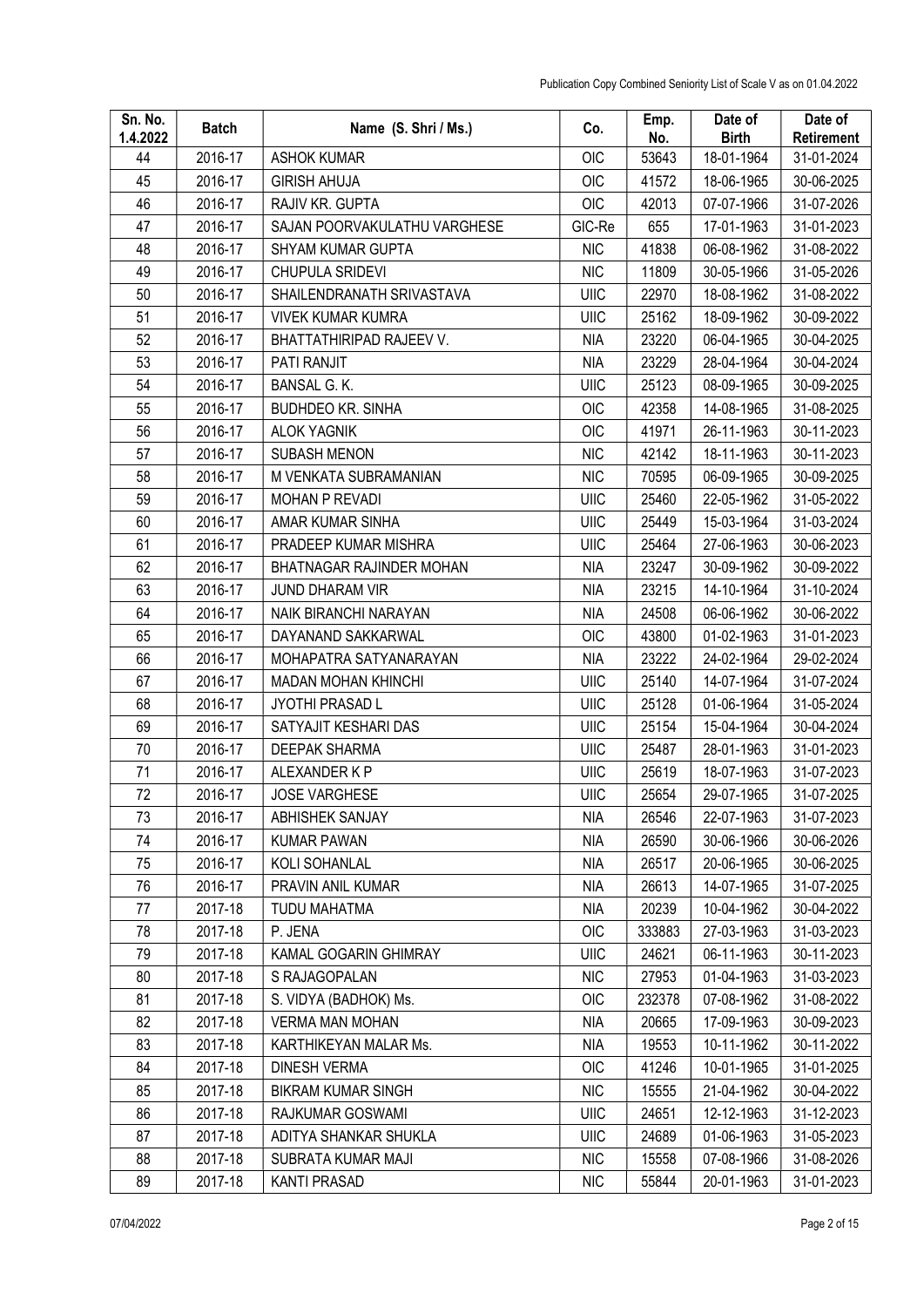| Sn. No.<br>1.4.2022 | <b>Batch</b> | Name (S. Shri / Ms.)           | Co.        | Emp.<br>No. | Date of<br><b>Birth</b> | Date of<br>Retirement |
|---------------------|--------------|--------------------------------|------------|-------------|-------------------------|-----------------------|
| 90                  | 2017-18      | V.M. MAKWANA                   | OIC        | 153303      | 11-03-1964              | 31-03-2024            |
| 91                  | 2017-18      | PRAVEEN KR. GUPTA              | OIC        | 258407      | 07-12-1963              | 31-12-2023            |
| 92                  | 2017-18      | ANIL KUMAR TIWARI              | <b>NIC</b> | 24671       | 18-02-1964              | 29-02-2024            |
| 93                  | 2017-18      | SANJIV KUMAR GUPTA             | <b>OIC</b> | 240770      | 20-07-1964              | 31-07-2024            |
| 94                  | 2017-18      | HEMALATHA PARMAR Ms.           | UIIC       | 24718       | 06-12-1962              | 31-12-2022            |
| 95                  | 2017-18      | SAILESH TRIPATHI               | OIC        | 567604      | 20-02-1965              | 28-02-2025            |
| 96                  | 2017-18      | K. P. PAVITHRAN                | OIC        | 42498       | 15-05-1962              | 31-05-2022            |
| 97                  | 2017-18      | SUBRAMANYA C.R.                | <b>NIA</b> | 23238       | 12-05-1962              | 31-05-2022            |
| 98                  | 2017-18      | G. KANNAN                      | <b>NIC</b> | 70668       | 07-07-1962              | 31-07-2022            |
| 99                  | 2017-18      | K. KOTESHWARA RAO              | <b>OIC</b> | 42421       | 25-12-1964              | 31-12-2024            |
| 100                 | 2017-18      | NARSINH N. CHAVDA              | OIC        | 602299      | 04-10-1962              | 31-10-2022            |
| 101                 | 2017-18      | SAHU BIJAYA KUMAR              | <b>NIA</b> | 24521       | 16-06-1963              | 30-06-2023            |
| 102                 | 2017-18      | <b>JOSHI RANJAN</b>            | <b>NIA</b> | 16043       | 24-08-1962              | 31-08-2022            |
| 103                 | 2017-18      | <b>SUPRAVA PANI</b>            | <b>NIC</b> | 11810       | 15-12-1964              | 31-12-2024            |
| 104                 | 2017-18      | SUSHEELA MARY ABRAHAM          | <b>NIC</b> | 70774       | 21-10-1962              | 31-10-2022            |
| 105                 | 2017-18      | ALKA SINGHAL Ms.               | UIIC       | 24705       | 28-08-1964              | 31-08-2024            |
| 106                 | 2017-18      | HANS RAJ SHARMA                | UIIC       | 25124       | 19-09-1962              | 30-09-2022            |
| 107                 | 2017-18      | <b>BHUPINDER SINGH DHILLON</b> | UIIC       | 25118       | 09-09-1963              | 30-09-2023            |
| 108                 | 2017-18      | VANDANA SINGH Ms.              | UIIC       | 25508       | 29-09-1962              | 30-09-2022            |
| 109                 | 2017-18      | <b>VIJAY KUMAR</b>             | UIIC       | 25476       | 15-11-1965              | 30-11-2025            |
| 110                 | 2017-18      | SANJAY TANDON                  | <b>OIC</b> | 42030       | 01-05-1965              | 30-04-2025            |
| 111                 | 2017-18      | <b>VINAY GUPTA</b>             | <b>OIC</b> | 173711      | 23-12-1965              | 31-12-2023            |
| 112                 | 2017-18      | SUDHAKAR VALLURI               | <b>NIC</b> | 70621       | 01-06-1962              | 31-05-2022            |
| 113                 | 2017-18      | PRAVEEN KUMAR GUPTA            | <b>NIC</b> | 70792       | 24-07-1962              | 31-07-2022            |
| 114                 | 2017-18      | PRANAY JOSHI                   | <b>OIC</b> | 550302      | 09-12-1963              | 31-12-2023            |
| 115                 | 2017-18      | NAMDEO DEORAM KADAM            | GIC-Re     | 813         | 13-04-1965              | 30-04-2025            |
| 116                 | 2017-18      | <b>AJIT SINGH</b>              | <b>NIC</b> | 70788       | 31-05-1966              | 31-05-2026            |
| 117                 | 2017-18      | <b>GAYATRI SURESH IYER</b>     | <b>NIC</b> | 60024       | 12-02-1967              | 28-02-2027            |
| 118                 | 2017-18      | SRIRAM KAVASSERY KRISHNAN      | <b>NIA</b> | 23250       | 09-05-1964              | 31-05-2024            |
| 119                 | 2017-18      | <b>JAIN RAJESH KUMAR</b>       | NIA        | 24520       | 26-09-1966              | 30-09-2026            |
| 120                 | 2017-18      | <b>BISWAS SHIMANTI Ms.</b>     | <b>NIA</b> | 24531       | 12-11-1965              | 30-11-2025            |
| 121                 | 2017-18      | VINITA JOSHI Ms.               | OIC        | 568058      | 19-10-1966              | 31-10-2026            |
| 122                 | 2017-18      | ANJAN SINHA                    | UIIC       | 25450       | 08-01-1966              | 31-01-2026            |
| 123                 | 2017-18      | WARRIER LATHA RAJSHEKAR Ms.    | NIA        | 24513       | 25-07-1962              | 31-07-2022            |
| 124                 | 2017-18      | PROSENJIT RAY                  | OIC        | 43249       | 06-01-1967              | 31-01-2027            |
| 125                 | 2017-18      | SANJEEV ADDY                   | OIC        | 43052       | 03-08-1967              | 31-08-2027            |
| 126                 | 2017-18      | RAJEEV PAUL                    | <b>OIC</b> | 43630       | 31-05-1965              | 31-05-2025            |
| 127                 | 2017-18      | SINHA PRITI Ms.                | <b>NIA</b> | 24480       | 12-11-1964              | 30-11-2024            |
| 128                 | 2017-18      | RAMA KANTA JENA                | <b>NIC</b> | 70758       | 04-04-1962              | 30-04-2022            |
| 129                 | 2017-18      | CHAKRABORTY RAM NARAYAN        | <b>NIA</b> | 26607       | 01-01-1963              | 31-12-2022            |
| 130                 | 2017-18      | RAKESH MEHROTRA                | UIIC       | 19576       | 25-06-1965              | 30-06-2025            |
| 131                 | 2017-18      | <b>VIRBHAN</b>                 | UIIC       | 27011       | 19-09-1962              | 30-09-2022            |
| 132                 | 2017-18      | <b>GOPIKRISHNAN G</b>          | UIIC       | 18392       | 09-10-1962              | 31-10-2022            |
| 133                 | 2017-18      | <b>MAHADEV SETHI</b>           | UIIC       | 24341       | 08-03-1965              | 31-03-2025            |
| 134                 | 2017-18      | SAXENA DHARMESH PRAKASH        | <b>NIA</b> | 26587       | 08-03-1966              | 31-03-2026            |
| 135                 | 2017-18      | SINGAL RAJIV KUMAR             | <b>NIA</b> | 26566       | 03-12-1965              | 31-12-2025            |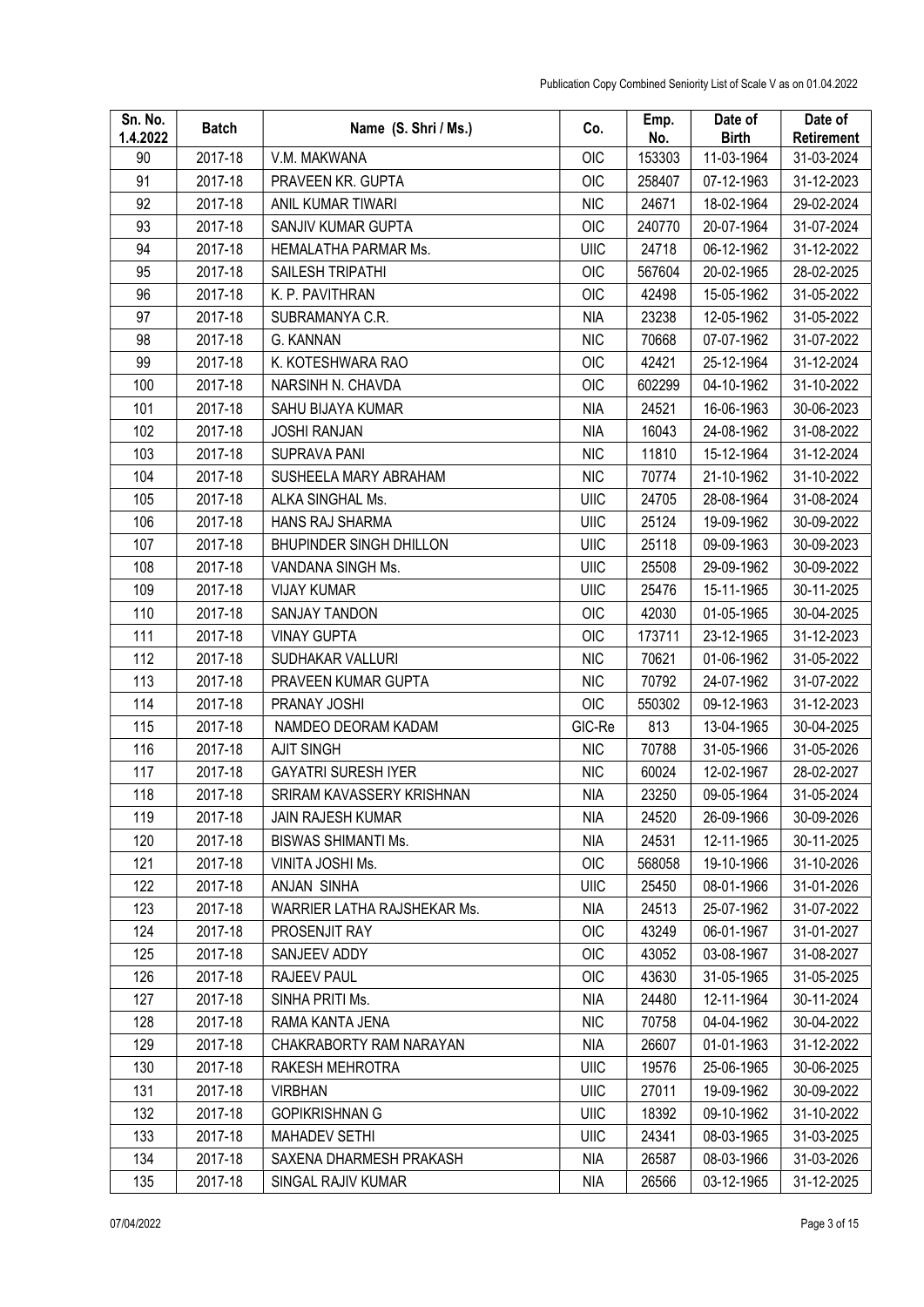| Sn. No.<br>1.4.2022 | <b>Batch</b> | Name (S. Shri / Ms.)            | Co.         | Emp.<br>No. | Date of<br><b>Birth</b> | Date of<br>Retirement |
|---------------------|--------------|---------------------------------|-------------|-------------|-------------------------|-----------------------|
| 136                 | 2017-18      | DILIP RUPCHAND HAJARE           | UIIC        | 27033       | 17-08-1962              | 31-08-2022            |
| 137                 | 2017-18      | ALKA KUMRA Ms.                  | UIIC        | 25115       | 10-01-1965              | 31-01-2025            |
| 138                 | 2017-18      | USHA CHANDRAMOULI Ms.           | UIIC        | 25507       | 07-04-1966              | 30-04-2026            |
| 139                 | 2017-18      | A VENKATESWARA RAO              | <b>NIC</b>  | 70992       | 23-06-1963              | 30-06-2023            |
| 140                 | 2017-18      | WALIA RAVINDER SINGH Dr.        | <b>NIA</b>  | 27205       | 28-04-1963              | 30-04-2023            |
| 141                 | 2017-18      | NARAYANASWAMY G.                | UIIC        | 27088       | 01-08-1963              | 31-07-2023            |
| 142                 | 2017-18      | DHAKATE KHARBANDA SHAILAJA Ms.  | <b>NIA</b>  | 26519       | 11-06-1967              | 30-06-2027            |
| 143                 | 2017-18      | KARWADE GANESH SHRIHARI         | <b>NIA</b>  | 26520       | 26-06-1964              | 30-06-2024            |
| 144                 | 2018-19      | SANJEEV KUMAR SETH              | OIC         | 254746      | 30-11-1964              | 30-11-2024            |
| 145                 | 2018-19      | KAUSHAL KUMAR AGARWAL           | <b>NIC</b>  | 25078       | 01-05-1962              | 30-04-2022            |
| 146                 | 2018-19      | <b>SURESH BALARAM</b>           | OIC         | 370207      | 20-04-1962              | 30-04-2022            |
| 147                 | 2018-19      | R SRINIVASAN                    | <b>NIC</b>  | 60017       | 02-07-1962              | 31-07-2022            |
| 148                 | 2018-19      | DIVYA N (ANITA) TAHILRAMANI Ms. | <b>OIC</b>  | 552569      | 27-03-1966              | 31-03-2026            |
| 149                 | 2018-19      | TARUN KANTI MOHANTY             | OIC         | 41785       | 06-06-1965              | 30-06-2025            |
| 150                 | 2018-19      | R KARUPPIAH                     | <b>NIC</b>  | 25067       | 08-05-1962              | 31-05-2022            |
| 151                 | 2018-19      | C.R.K. PRASAD                   | OIC         | 42447       | 29-08-1963              | 31-08-2023            |
| 152                 | 2018-19      | MANOJ KR. SINGH                 | OIC         | 41327       | 30-06-1965              | 30-06-2025            |
| 153                 | 2018-19      | KATTA ASHOK VARDHAN             | <b>NIC</b>  | 55845       | 27-05-1962              | 31-05-2022            |
| 154                 | 2018-19      | <b>GAUTAM CHAKRAVORTY</b>       | <b>OIC</b>  | 385115      | 17-04-1963              | 30-04-2023            |
| 155                 | 2018-19      | <b>MOHAN SINGH</b>              | OIC         | 41891       | 11-07-1964              | 31-07-2024            |
| 156                 | 2018-19      | <b>KEWAL SINGH BODH</b>         | OIC         | 42111       | 05-04-1966              | 30-04-2026            |
| 157                 | 2018-19      | <b>VED PRAKASH MITTAL</b>       | <b>NIC</b>  | 70733       | 04-09-1964              | 30-09-2024            |
| 158                 | 2018-19      | AMIT KUMAR KAPOOR               | UIIC        | 24683       | 03-01-1965              | 31-01-2025            |
| 159                 | 2018-19      | ANAND PURAK SINGH               | OIC         | 43141       | 19-04-1965              | 30-04-2025            |
| 160                 | 2018-19      | DEBA BRATA KAR                  | <b>NIC</b>  | 70757       | 02-04-1964              | 30-04-2024            |
| 161                 | 2018-19      | <b>SUMONA ROY</b>               | <b>NIC</b>  | 71403       | 07-10-1966              | 31-10-2026            |
| 162                 | 2018-19      | JAYANTA KUMAR ROY               | <b>NIC</b>  | 70590       | 03-02-1965              | 28-02-2025            |
| 163                 | 2018-19      | ZENOBIA R PALSETIA              | GIC-Re      | 1028        | 24-08-1967              | 31-08-2027            |
| 164                 | 2018-19      | SASTRY CHALLA VEERA BHADRA      | <b>NIA</b>  | 23217       | 05-08-1962              | 31-08-2022            |
| 165                 | 2018-19      | SUNIL KUMAR JAIN                | <b>NIC</b>  | 70772       | 01-11-1964              | 31-10-2024            |
| 166                 | 2018-19      | ALOK KR. SINGH                  | OIC         | 43371       | 15-02-1966              | 28-02-2026            |
| 167                 | 2018-19      | SUBHASHIS GAYEN                 | OIC         | 43605       | 12-06-1966              | 30-06-2026            |
| 168                 | 2018-19      | <b>BASUDEV MARNDI</b>           | <b>NIC</b>  | 70735       | 20-03-1964              | 31-03-2024            |
| 169                 | 2018-19      | REKHA SATPUTE Ms.               | OIC         | 568040      | 25-01-1965              | 31-01-2025            |
| 170                 | 2018-19      | RAVI S IYER                     | <b>NIC</b>  | 20215       | 15-09-1965              | 30-09-2025            |
| 171                 | 2018-19      | AMANDEEP SINGH GROVER           | <b>NIC</b>  | 70954       | 04-06-1967              | 30-06-2027            |
| 172                 | 2018-19      | CHELLA ASHOK KUMAR              | <b>NIC</b>  | 70999       | 10-03-1967              | 31-03-2027            |
| 173                 | 2018-19      | <b>MALLICK BRUNDABAN</b>        | <b>NIA</b>  | 26595       | 17-04-1963              | 30-04-2023            |
| 174                 | 2018-19      | MUKERJEE SREELATA               | <b>NIC</b>  | 70974       | 18-05-1966              | 31-05-2026            |
| 175                 | 2018-19      | PARDEEP SINGHAL                 | <b>UIIC</b> | 19607       | 28-12-1963              | 31-12-2023            |
| 176                 | 2018-19      | <b>BHARATHI KOLLIPARA</b>       | <b>NIC</b>  | 55331       | 22-07-1964              | 31-07-2024            |
| 177                 | 2018-19      | REMA DEVI V. Ms.                | OIC         | 43869       | 28-05-1969              | 31-05-2029            |
| 178                 | 2018-19      | S SIVASANKAR                    | <b>NIC</b>  | 46450       | 28-07-1968              | 31-07-2028            |
| 179                 | 2018-19      | MINI GEORGE                     | <b>NIC</b>  | 71131       | 22-05-1969              | 31-05-2029            |
| 180                 | 2018-19      | <b>MAHUA NANDY</b>              | <b>NIC</b>  | 71137       | 24-06-1966              | 30-06-2026            |
| 181                 | 2018-19      | SANDEEP KR. THAPA               | <b>OIC</b>  | 57681       | 28-11-1965              | 30-11-2025            |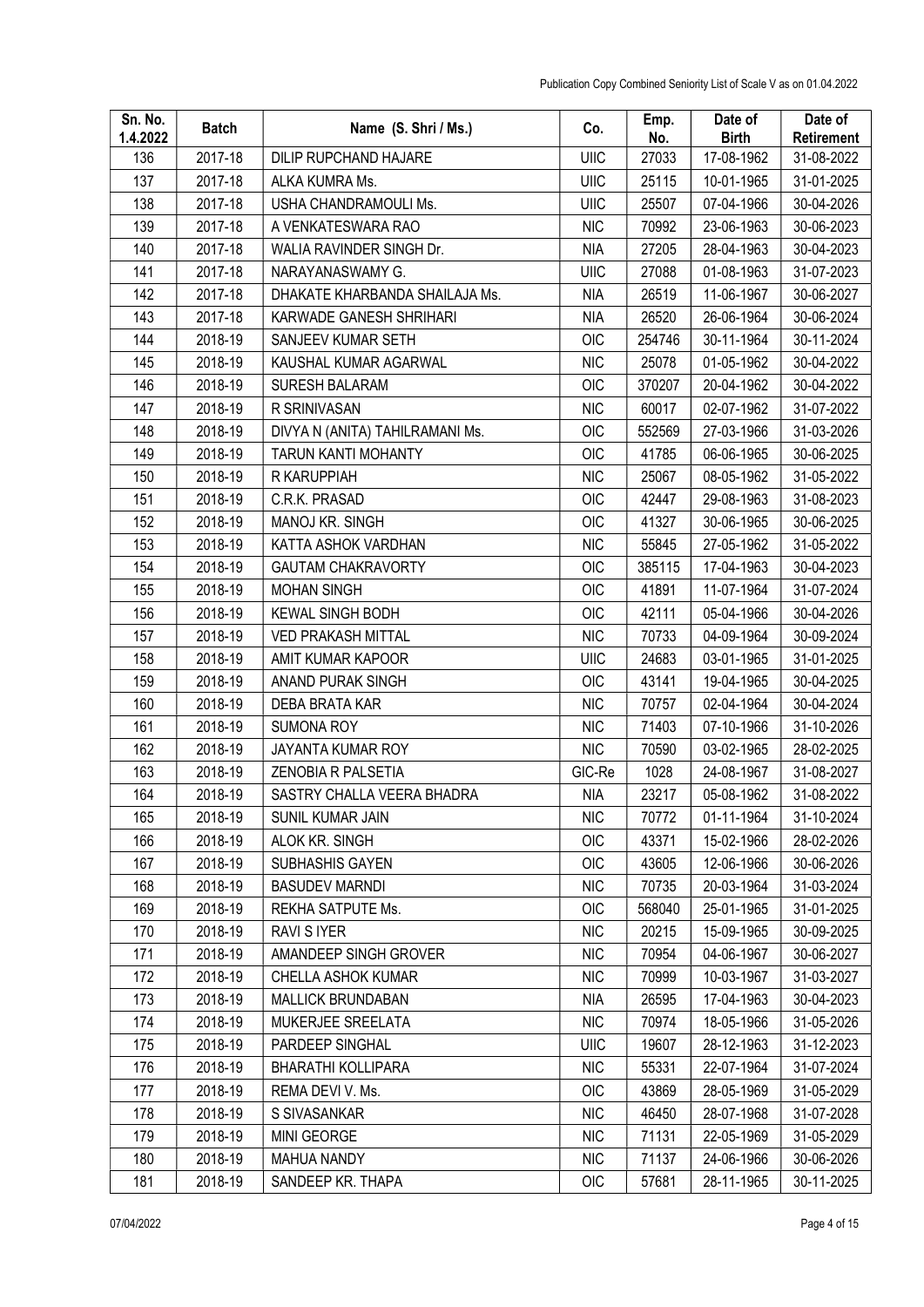| Sn. No.<br>1.4.2022 | <b>Batch</b> | Name (S. Shri / Ms.)             | Co.         | Emp.<br>No. | Date of<br><b>Birth</b> | Date of<br>Retirement |
|---------------------|--------------|----------------------------------|-------------|-------------|-------------------------|-----------------------|
| 182                 | 2018-19      | MEENA KALRA Ms.                  | <b>OIC</b>  | 43753       | 18-01-1966              | 31-01-2026            |
| 183                 | 2018-19      | <b>SANJAY KUMAR</b>              | OIC         | 43214       | 20-10-1964              | 31-10-2024            |
| 184                 | 2018-19      | P K SRINIVASAN                   | UIIC        | 25474       | 18-08-1963              | 31-08-2023            |
| 185                 | 2018-19      | PANIGRAHI JAGATJAYEE             | <b>NIA</b>  | 26606       | 15-03-1964              | 31-03-2024            |
| 186                 | 2018-19      | PARASHAR ATUL KUMAR              | <b>NIA</b>  | 26518       | 09-02-1963              | 28-02-2023            |
| 187                 | 2018-19      | S. NAGARAJ                       | UIIC        | 20148       | 23-08-1963              | 31-08-2023            |
| 188                 | 2018-19      | AKOLE ABHAY ANANTRAO             | <b>NIA</b>  | 26599       | 04-07-1965              | 31-07-2025            |
| 189                 | 2018-19      | <b>DEBASISH MOHANTY</b>          | <b>OIC</b>  | 43281       | 29-11-1965              | 30-11-2025            |
| 190                 | 2018-19      | MUKESH KUMAR MANOCHA             | <b>UIIC</b> | 27107       | 24-09-1965              | 30-09-2025            |
| 191                 | 2018-19      | JENNY P JOHN                     | UIIC        | 27156       | 19-07-1965              | 31-07-2025            |
| 192                 | 2018-19      | <b>GIRISH JOSHI</b>              | OIC         | 51365       | 05-05-1964              | 31-05-2024            |
| 193                 | 2018-19      | MUKESH J DARAMWALA               | GIC-Re      | 795         | 25-02-1967              | 28-02-2027            |
| 194                 | 2018-19      | SANJAY V MOKASHI                 | GIC-Re      | 1031        | 27-05-1967              | 31-05-2027            |
| 195                 | 2018-19      | <b>NOAS TIRKEY</b>               | <b>NIC</b>  | 71026       | 11-11-1962              | 30-11-2022            |
| 196                 | 2018-19      | <b>INBARAJ KADARKARAI</b>        | <b>NIC</b>  | 71024       | 21-06-1966              | 30-06-2026            |
| 197                 | 2018-19      | SUDHA MISHRA Ms.                 | OIC         | 43893       | 16-01-1965              | 31-01-2025            |
| 198                 | 2018-19      | T RADHAKRISHNAN                  | <b>NIC</b>  | 50514       | 24-04-1963              | 30-04-2023            |
| 199                 | 2018-19      | <b>GEETA ANAND</b>               | UIIC        | 27021       | 05-07-1967              | 31-07-2027            |
| 200                 | 2018-19      | SAHIJWANI JYOTI Ms.              | <b>NIA</b>  | 22600       | 10-05-1966              | 31-05-2026            |
| 201                 | 2018-19      | R. PANNEERSELVAM                 | UIIC        | 27250       | 25-05-1966              | 31-05-2026            |
| 202                 | 2018-19      | <b>SANTANU GIRI</b>              | <b>UIIC</b> | 27307       | 16-02-1967              | 28-02-2027            |
| 203                 | 2018-19      | JACOB KIRAN IVAN Ms.             | <b>NIA</b>  | 29201       | 26-05-1967              | 31-05-2027            |
| 204                 | 2018-19      | NANDA RAVINDER                   | <b>NIA</b>  | 18692       | 04-09-1964              | 30-09-2024            |
| 205                 | 2018-19      | SANJAYA KUMAR JHA                | UIIC        | 27342       | 26-01-1968              | 31-01-2028            |
| 206                 | 2018-19      | A. K. PADHIARI                   | UIIC        | 27365       | 20-05-1966              | 31-05-2026            |
| 207                 | 2018-19      | DINAKARAN SADAYAPPA              | <b>NIA</b>  | 29555       | 28-03-1967              | 31-03-2027            |
| 208                 | 2018-19      | CHANDRASHEKARAN M. VEDACHALAM    | <b>NIA</b>  | 22012       | 13-06-1966              | 30-06-2026            |
| 209                 | 2018-19      | MEHTA SUBHASHCHANDRA BABUBHAI    | <b>NIA</b>  | 20758       | 19-03-1966              | 31-03-2026            |
| 210                 | 2018-19      | AJAY APPA NAKHALE                | <b>NIC</b>  | 71116       | 25-06-1965              | 30-06-2025            |
| 211                 | 2018-19      | PERUMALLA SRINIVASA CHAKRAVARTHY | <b>NIC</b>  | 55749       | 06-08-1964              | 31-08-2024            |
| 212                 | 2018-19      | VASUDEVAN IYENGAR S              | UIIC        | 30052       | 15-02-1965              | 28-02-2025            |
| 213                 | 2018-19      | M. MUTHUKRISHNAN                 | UIIC        | 22278       | 03-08-1964              | 31-08-2024            |
| 214                 | 2018-19      | LIPIKA KALRA                     | UIIC        | 46135       | 05-04-1973              | 30-04-2033            |
| 215                 | 2018-19      | IYER LATA SHEKHAR Ms.            | <b>NIA</b>  | 24577       | 06-02-1967              | 28-02-2027            |
| 216                 | 2018-19      | S.V. KRISHNA RAO                 | OIC         | 652989      | 15-08-1965              | 31-08-2025            |
| 217                 | 2018-19      | ANITA GUPTA Ms.                  | OIC         | 58661       | 28-05-1969              | 31-05-2029            |
| 218                 | 2018-19      | MUKESH GOYAL                     | <b>NIC</b>  | 60047       | 05-04-1964              | 30-04-2024            |
| 219                 | 2018-19      | SANTOSH CHOUDHARY Ms.            | <b>OIC</b>  | 256994      | 13-11-1966              | 30-11-2026            |
| 220                 | 2018-19      | <b>B. SWAMINATHAN</b>            | UIIC        | 18809       | 23-04-1964              | 30-04-2024            |
| 221                 | 2018-19      | PREM KR. SINGH                   | OIC         | 43338       | 04-11-1965              | 30-11-2025            |
| 222                 | 2018-19      | K VRINDA ANIL RAO Ms.            | OIC         | 43001       | 15-05-1966              | 31-05-2026            |
| 223                 | 2018-19      | <b>JADUNATH SETHI</b>            | OIC         | 333808      | 10-04-1967              | 30-04-2027            |
| 224                 | 2018-19      | BHATTACHARJEE DEBASHISH S.       | <b>NIA</b>  | 24845       | 07-10-1963              | 31-10-2023            |
| 225                 | 2018-19      | KAMBLE RAJESH PUNDLIKRAO         | NIA         | 26548       | 03-10-1965              | 31-10-2025            |
| 226                 | 2018-19      | SHEELA TRIPATHI Ms.              | OIC         | 42951       | 04-01-1967              | 31-01-2027            |
| 227                 | 2018-19      | N.S. RAJENDRA PRASAD             | <b>OIC</b>  | 42871       | 06-02-1965              | 28-02-2025            |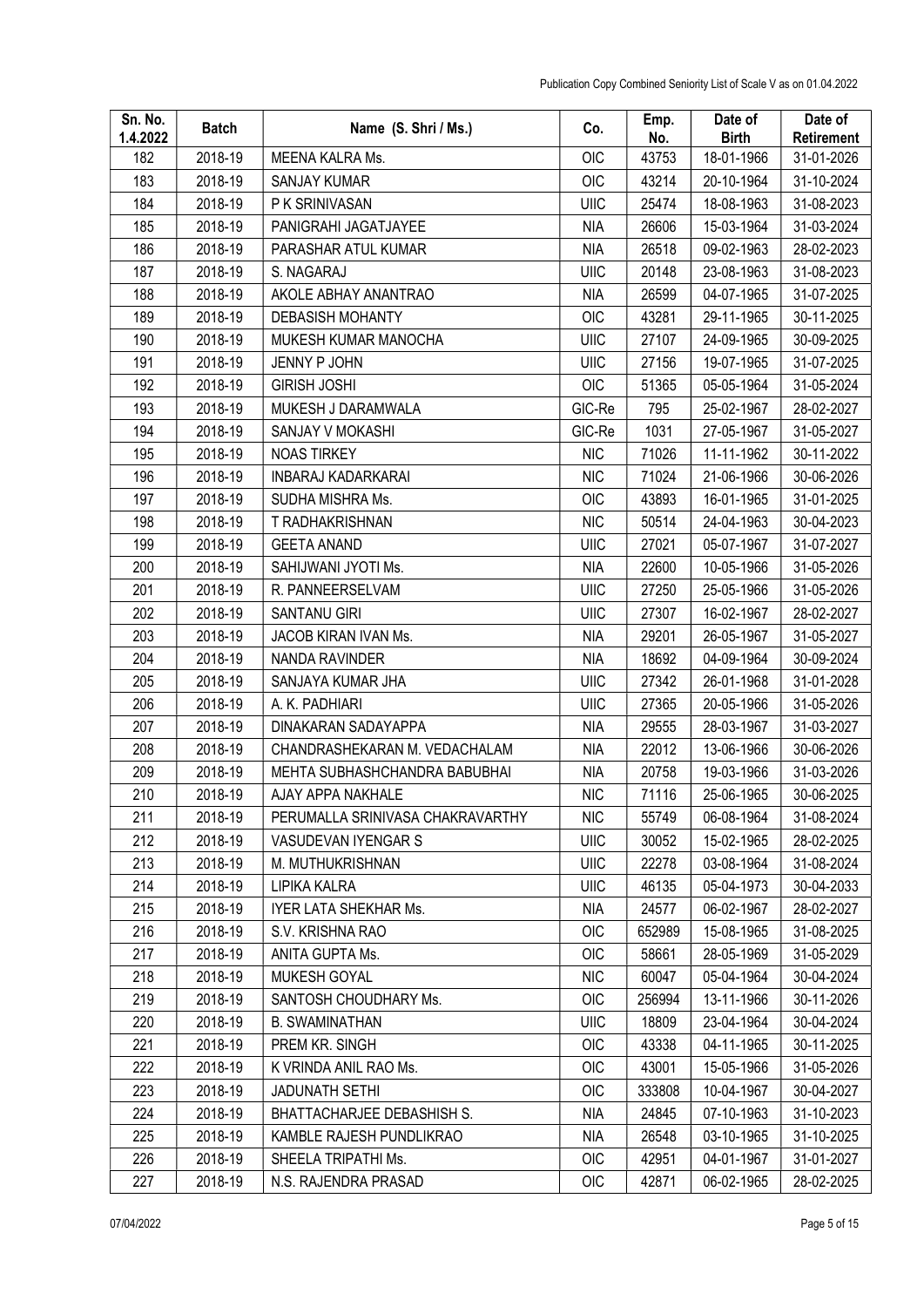| Sn. No.<br>1.4.2022 | <b>Batch</b> | Name (S. Shri / Ms.)         | Co.         | Emp.<br>No. | Date of<br><b>Birth</b> | Date of<br>Retirement |
|---------------------|--------------|------------------------------|-------------|-------------|-------------------------|-----------------------|
| 228                 | 2018-19      | V.B. GHATE                   | <b>OIC</b>  | 700495      | 04-06-1966              | 30-06-2026            |
| 229                 | 2018-19      | SATHISH JOYCE Ms.            | <b>NIA</b>  | 26591       | 23-02-1966              | 28-02-2026            |
| 230                 | 2018-19      | <b>GEETHA SRIDHARAN</b>      | <b>UIIC</b> | 27080       | 02-03-1965              | 31-03-2025            |
| 231                 | 2018-19      | <b>MOON MAKAN</b>            | <b>UIIC</b> | 27076       | 26-07-1963              | 31-07-2023            |
| 232                 | 2018-19      | KHANNAN HEMA Ms.             | <b>NIA</b>  | 16947       | 03-06-1964              | 30-06-2024            |
| 233                 | 2018-19      | SREEHARI CHILAVADI           | <b>NIA</b>  | 29206       | 11-05-1963              | 31-05-2023            |
| 234                 | 2018-19      | UMAKANTA LENKA               | UIIC        | 27371       | 14-05-1966              | 31-05-2026            |
| 235                 | 2018-19      | PATANGE RAJESH NAMDEORAO     | NIA         | 29552       | 07-11-1965              | 30-11-2025            |
| 236                 | 2018-19      | <b>KV SUNITA</b>             | UIIC        | 41097       | 13-09-1969              | 30-09-2029            |
| 237                 | 2018-19      | <b>MEENAKSHI TRIPATHI</b>    | UIIC        | 43071       | 29-07-1965              | 31-07-2025            |
| 238                 | 2018-19      | D. ANTONY RAJ                | <b>UIIC</b> | 20860       | 27-05-1963              | 31-05-2023            |
| 239                 | 2018-19      | ABRAHAM MARY Ms.             | <b>NIA</b>  | 22399       | 10-10-1967              | 31-10-2027            |
| 240                 | 2018-19      | MITTAL JAGDISH KUMAR         | <b>NIA</b>  | 20769       | 10-01-1965              | 31-01-2025            |
| 241                 | 2018-19      | SINGAL RAJEEV                | <b>NIA</b>  | 29209       | 21-08-1969              | 31-08-2029            |
| 242                 | 2018-19      | SUNMEET KAUR SACHDEVA Ms.    | OIC         | 237612      | 10-11-1972              | 30-11-2032            |
| 243                 | 2018-19      | P B NANDA                    | UIIC        | 19827       | 01-07-1963              | 30-06-2023            |
| 244                 | 2018-19      | <b>BISWAS PRASHANT KUMAR</b> | <b>NIA</b>  | 26905       | 31-08-1969              | 31-08-2029            |
| 245                 | 2018-19      | SURESHKUMAR K.               | <b>NIA</b>  | 28416       | 27-11-1965              | 30-11-2025            |
| 246                 | 2018-19      | MIRCHANDANI ANJALI LALIT Ms. | <b>NIA</b>  | 27506       | 01-10-1968              | 30-09-2028            |
| 247                 | 2018-19      | SATYAMANJULA Ms.             | <b>NIA</b>  | 25439       | 10-01-1966              | 31-01-2026            |
| 248                 | 2018-19      | KUMAR K. K. SUNIL            | <b>NIA</b>  | 22372       | 01-05-1967              | 30-04-2027            |
| 249                 | 2018-19      | KHANDELWAL RAJENDRA KUMAR    | <b>NIA</b>  | 17232       | 15-01-1966              | 31-01-2026            |
| 250                 | 2018-19      | SRINIVASAN SREEDEVI Ms.      | <b>NIA</b>  | 21103       | 31-05-1965              | 31-05-2025            |
| 251                 | 2019-20      | SUMAN KR. KULLU              | OIC         | 42161       | 31-07-1965              | 31-07-2025            |
| 252                 | 2019-20      | PANDA BIRUPAKSHYA            | <b>NIA</b>  | 24499       | 12-01-1966              | 31-01-2026            |
| 253                 | 2019-20      | MANAWAT BANWARI LAL          | <b>NIA</b>  | 24528       | 25-12-1963              | 31-12-2023            |
| 254                 | 2019-20      | A.K. PARMAR                  | OIC         | 605816      | 05-12-1965              | 31-12-2025            |
| 255                 | 2019-20      | PRAVEEN KR. SINHA            | <b>OIC</b>  | 42544       | 26-07-1964              | 31-07-2024            |
| 256                 | 2019-20      | KAUSHIK HARISH RATHOD        | <b>NIC</b>  | 42576       | 11-12-1962              | 31-12-2022            |
| 257                 | 2019-20      | <b>CHANDRASHEKAR M</b>       | <b>NIC</b>  | 70771       | 04-04-1962              | 30-04-2022            |
| 258                 | 2019-20      | DILIP KR. SINHA              | <b>OIC</b>  | 43397       | 13-01-1964              | 31-01-2024            |
| 259                 | 2019-20      | SHANTA HALDER                | UIIC        | 26510       | 18-04-1965              | 30-04-2025            |
| 260                 | 2019-20      | DINESH KUMAR S               | <b>NIC</b>  | 70759       | 30-05-1964              | 31-05-2024            |
| 261                 | 2019-20      | RINA MADIA Ms.               | <b>NIC</b>  | 71706       | 07-03-1972              | 31-03-2032            |
| 262                 | 2019-20      | PAROMITA RAVI IYER           | <b>NIC</b>  | 70985       | 06-12-1966              | 31-12-2026            |
| 263                 | 2019-20      | <b>SUNIL W RANE</b>          | UIIC        | 27048       | 20-12-1964              | 31-12-2024            |
| 264                 | 2019-20      | SIVADAS G                    | <b>NIC</b>  | 71002       | 25-04-1966              | 30-04-2026            |
| 265                 | 2019-20      | N. P. KANKARIA               | <b>OIC</b>  | 700410      | 20-09-1966              | 30-09-2026            |
| 266                 | 2019-20      | GUPTA JITENDRA Dr.           | <b>NIA</b>  | 24792       | 18-06-1962              | 30-06-2022            |
| 267                 | 2019-20      | <b>VATSAL NATH</b>           | <b>OIC</b>  | 587788      | 17-09-1965              | 30-09-2025            |
| 268                 | 2019-20      | AJAY KR. GUPTA               | OIC         | 43354       | 04-01-1963              | 31-01-2023            |
| 269                 | 2019-20      | <b>BIDYA BHUSAN PATRA</b>    | <b>NIC</b>  | 70742       | 05-07-1964              | 31-07-2024            |
| 270                 | 2019-20      | RAJASHREE S. Ms.             | <b>NIA</b>  | 22397       | 23-09-1965              | 30-09-2025            |
| 271                 | 2019-20      | DASH SATYANARAYAN            | <b>NIA</b>  | 26543       | 22-06-1965              | 30-06-2025            |
| 272                 | 2019-20      | <b>T RAVI</b>                | UIIC        | 27466       | 20-08-1966              | 31-08-2026            |
| 273                 | 2019-20      | SUSHMA S POTPOSE Ms.         | <b>OIC</b>  | 702633      | 03-09-1966              | 30-09-2026            |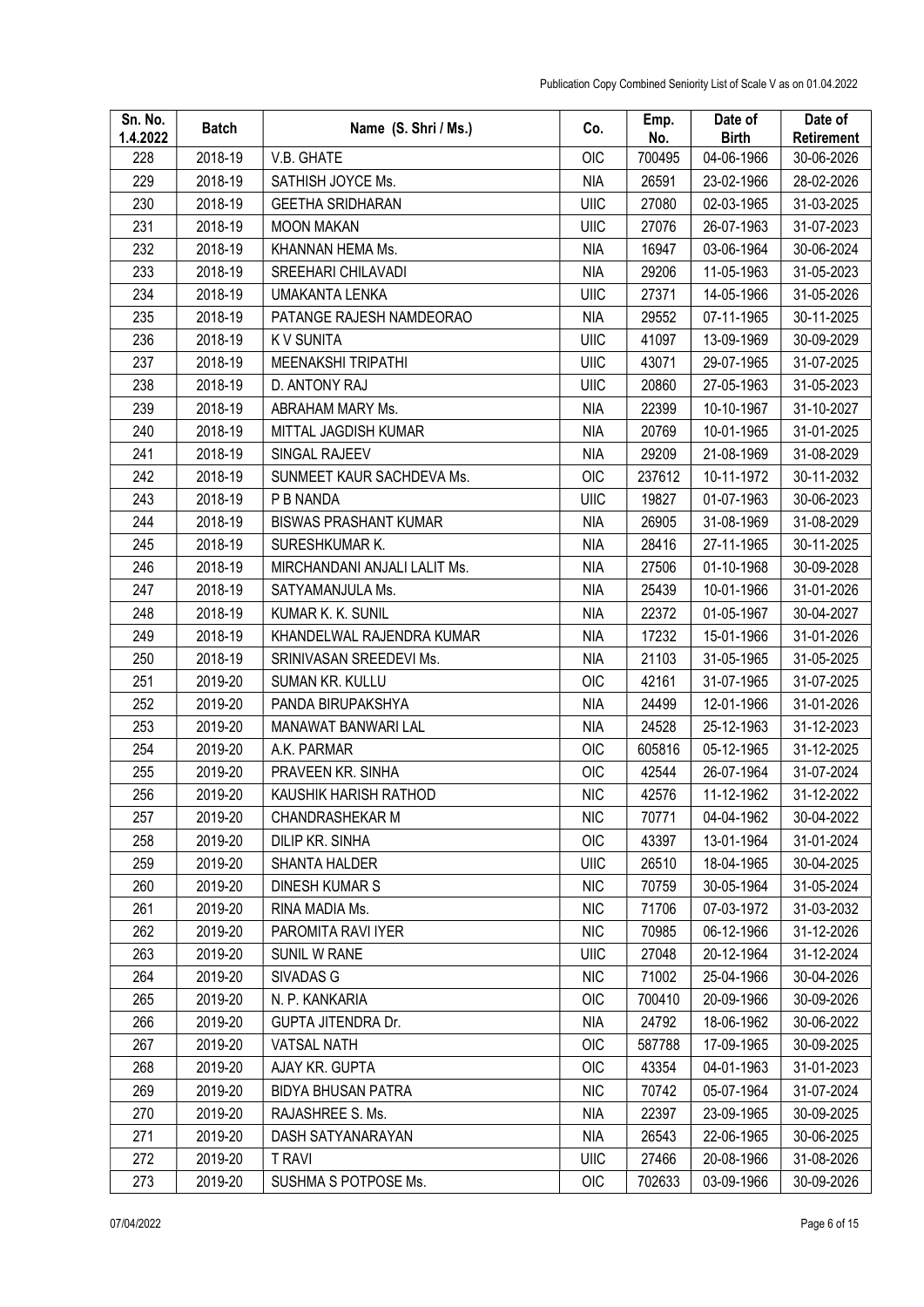| Sn. No.<br>1.4.2022 | <b>Batch</b> | Name (S. Shri / Ms.)         | Co.         | Emp.<br>No. | Date of<br><b>Birth</b> | Date of<br>Retirement |
|---------------------|--------------|------------------------------|-------------|-------------|-------------------------|-----------------------|
| 274                 | 2019-20      | <b>AJOY KUMAR</b>            | UIIC        | 27039       | 26-02-1966              | 28-02-2026            |
| 275                 | 2019-20      | KULWINDER SINGH              | UIIC        | 27085       | 07-03-1966              | 31-03-2026            |
| 276                 | 2019-20      | <b>THOMAS G PADICALA</b>     | UIIC        | 27119       | 13-11-1965              | 30-11-2025            |
| 277                 | 2019-20      | DASARI BHYRAVANATH           | <b>UIIC</b> | 27044       | 04-03-1964              | 31-03-2024            |
| 278                 | 2019-20      | K JEEVA                      | <b>NIC</b>  | 45971       | 10-04-1964              | 30-04-2024            |
| 279                 | 2019-20      | MOHAN NARAYANA RAO TADIKONDA | <b>NIC</b>  | 55747       | 24-07-1963              | 31-07-2023            |
| 280                 | 2019-20      | <b>GEETA RAI</b>             | UIIC        | 27253       | 21-07-1968              | 31-07-2028            |
| 281                 | 2019-20      | HARISH NARAYAN PADHYE        | UIIC        | 25592       | 21-04-1966              | 30-04-2026            |
| 282                 | 2019-20      | <b>BHUPENDRA KUMAR</b>       | <b>UIIC</b> | 43054       | 10-06-1967              | 30-06-2027            |
| 283                 | 2019-20      | <b>BALRAM JHA</b>            | <b>NIC</b>  | 71126       | 02-11-1968              | 30-11-2028            |
| 284                 | 2019-20      | <b>BISHNU PRASAD BISWAL</b>  | <b>NIC</b>  | 71153       | 03-08-1964              | 31-08-2024            |
| 285                 | 2019-20      | APURVA MAZUMDAR              | <b>NIC</b>  | 60046       | 01-07-1966              | 30-06-2026            |
| 286                 | 2019-20      | CHANDRA SHEKHAR SHARMA       | <b>NIC</b>  | 80103       | 23-06-1969              | 30-06-2029            |
| 287                 | 2019-20      | MUKESH RANCHHODBHAI WAGHELA  | GIC-Re      | 899         | 01-05-1966              | 30-04-2026            |
| 288                 | 2019-20      | YOGESH MESHRAM               | UIIC        | 27534       | 05-05-1969              | 31-05-2029            |
| 289                 | 2019-20      | <b>KUMAR DINESH</b>          | <b>NIA</b>  | 22543       | 09-02-1963              | 28-02-2023            |
| 290                 | 2019-20      | J.R. SHETTY Ms.              | OIC         | 504653      | 18-06-1968              | 30-06-2028            |
| 291                 | 2019-20      | NIHAR RANJAN BALA            | <b>UIIC</b> | 27488       | 10-03-1966              | 31-03-2026            |
| 292                 | 2019-20      | REDDI LALITHA KALA           | <b>NIC</b>  | 56156       | 19-10-1967              | 31-10-2027            |
| 293                 | 2019-20      | KRISHAN GOPAL SHARMA         | <b>NIC</b>  | 32195       | 14-10-1969              | 31-10-2029            |
| 294                 | 2019-20      | SATISH V.                    | <b>UIIC</b> | 27530       | 22-07-1970              | 31-07-2030            |
| 295                 | 2019-20      | RAJEEV KUMAR AGGARWAL        | <b>UIIC</b> | 46065       | 02-01-1970              | 31-01-2030            |
| 296                 | 2019-20      | RAJ KUMAR ARORA              | UIIC        | 25795       | 15-08-1969              | 31-08-2029            |
| 297                 | 2019-20      | PREETI BANSAL                | UIIC        | 46132       | 29-08-1973              | 31-08-2033            |
| 298                 | 2019-20      | S JAYASREE                   | <b>UIIC</b> | 44130       | 01-07-1973              | 30-06-2033            |
| 299                 | 2019-20      | DHANMEET KAUR Ms.            | <b>OIC</b>  | 42021       | 19-11-1965              | 30-11-2025            |
| 300                 | 2019-20      | PATRA DILIP KUMAR            | <b>NIA</b>  | 29326       | 22-02-1966              | 28-02-2026            |
| 301                 | 2019-20      | <b>CHAND HUKAM</b>           | <b>NIA</b>  | 26584       | 01-05-1966              | 30-04-2026            |
| 302                 | 2019-20      | SUNITA RAMESH                | <b>NIC</b>  | 70777       | 31-07-1964              | 31-07-2024            |
| 303                 | 2019-20      | KAMATHAM POJUMAL DAS         | <b>OIC</b>  | 42862       | 07-01-1964              | 31-01-2024            |
| 304                 | 2019-20      | AGARKAR ALKA ATMARAM Ms.     | <b>NIA</b>  | 26540       | 09-12-1964              | 31-12-2024            |
| 305                 | 2019-20      | <b>BHARTI VINOD KUMAR</b>    | <b>NIA</b>  | 26515       | 06-01-1965              | 31-01-2025            |
| 306                 | 2019-20      | <b>ASHOK KUMAR</b>           | <b>NIC</b>  | 71015       | 01-07-1965              | 30-06-2025            |
| 307                 | 2019-20      | AWNEESH KRISHNA              | <b>NIC</b>  | 71033       | 09-01-1966              | 31-01-2026            |
| 308                 | 2019-20      | PRIYABRATA SAHA              | <b>NIC</b>  | 10716       | 20-03-1966              | 31-03-2026            |
| 309                 | 2019-20      | PHUNTSOK PALDEN              | OIC         | 61743       | 05-05-1965              | 31-05-2025            |
| 310                 | 2019-20      | K. SAVITHRI Ms.              | <b>OIC</b>  | 44008       | 21-01-1968              | 31-01-2028            |
| 311                 | 2019-20      | A. VINAY KUMAR               | OIC         | 651729      | 25-04-1962              | 30-04-2022            |
| 312                 | 2019-20      | AMIT KUMAR SATISH            | <b>NIC</b>  | 71134       | 12-07-1967              | 31-07-2027            |
| 313                 | 2019-20      | <b>VERMA ASHOK KUMAR</b>     | <b>NIA</b>  | 22700       | 06-04-1967              | 30-04-2027            |
| 314                 | 2019-20      | NARASIMHA RAO ML             | UIIC        | 18908       | 01-08-1963              | 31-07-2023            |
| 315                 | 2019-20      | AMUTHA CHELLIAH              | UIIC        | 27251       | 21-04-1966              | 30-04-2026            |
| 316                 | 2019-20      | PREM SAGAR BARLA             | UIIC        | 27283       | 08-11-1967              | 30-11-2027            |
| 317                 | 2019-20      | JUNEJA GOPAL DAS             | NIA         | 29188       | 09-04-1967              | 30-04-2027            |
| 318                 | 2019-20      | CHOTTU RAM                   | OIC         | 8362        | 15-08-1967              | 31-08-2027            |
| 319                 | 2019-20      | SANJIV KUMAR                 | UIIC        | 19572       | 30-12-1963              | 31-12-2023            |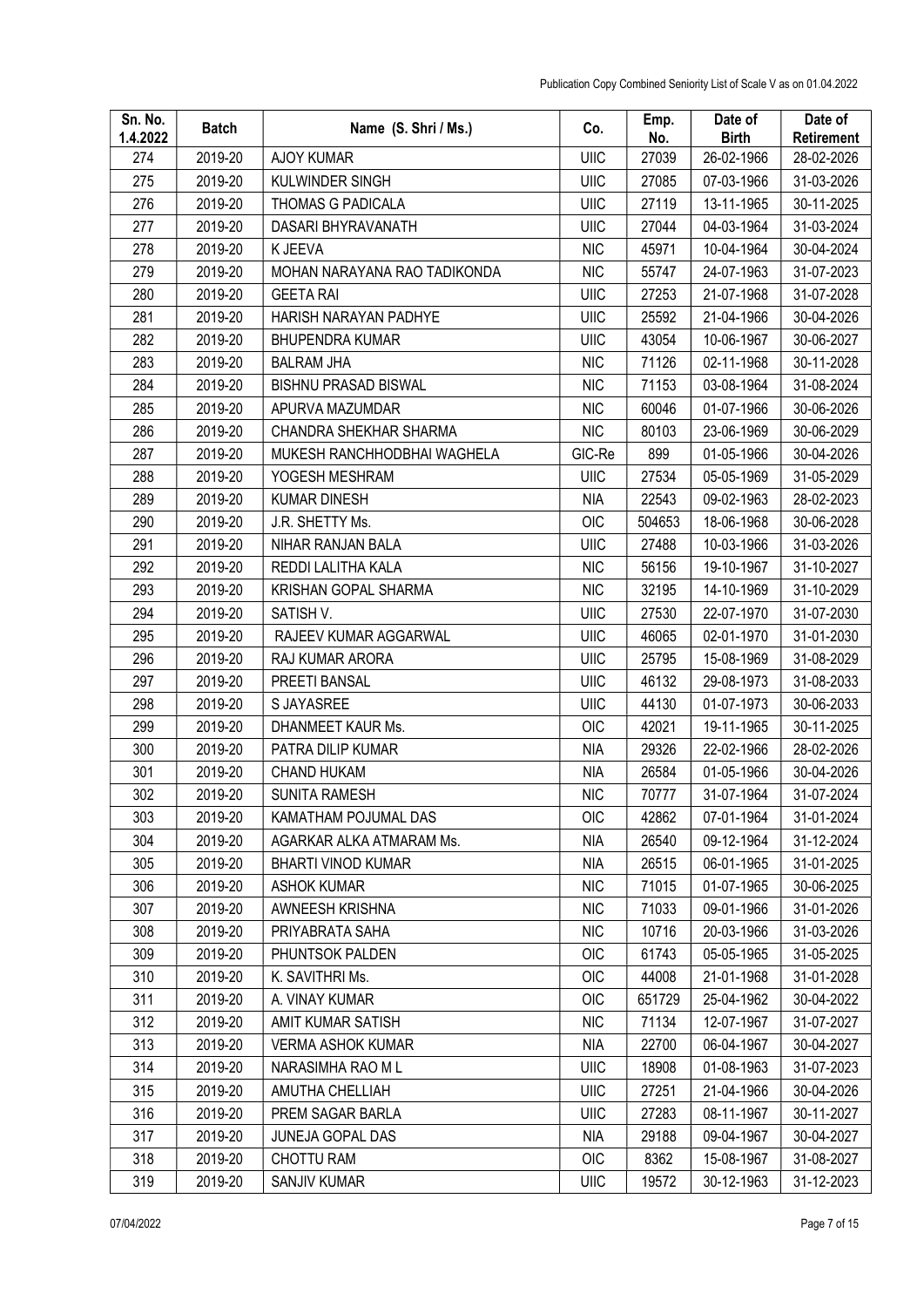| Sn. No.<br>1.4.2022 | <b>Batch</b> | Name (S. Shri / Ms.)           | Co.         | Emp.<br>No. | Date of<br><b>Birth</b> | Date of<br>Retirement |
|---------------------|--------------|--------------------------------|-------------|-------------|-------------------------|-----------------------|
| 320                 | 2019-20      | <b>BEENA DHAWAN Ms.</b>        | OIC         | 231614      | 24-08-1962              | 31-08-2022            |
| 321                 | 2019-20      | YOGESH KUMAR KHINCHI           | <b>NIC</b>  | 23872       | 04-08-1968              | 31-08-2028            |
| 322                 | 2019-20      | <b>MAHALAKSHMIS</b>            | <b>NIC</b>  | 46346       | 24-08-1968              | 31-08-2028            |
| 323                 | 2019-20      | <b>JACINTA LEWIS</b>           | <b>UIIC</b> | 34049       | 29-10-1968              | 31-10-2028            |
| 324                 | 2019-20      | SANJEEV KUMAR SINHA            | <b>NIC</b>  | 11134       | 01-06-1966              | 31-05-2026            |
| 325                 | 2019-20      | <b>JAYASHREE G NAIR</b>        | UIIC        | 47119       | 09-09-1968              | 30-09-2028            |
| 326                 | 2019-20      | MANALI MANOJ PATKE             | GIC-Re      | 852         | 29-01-1968              | 31-01-2028            |
| 327                 | 2019-20      | JAIN AVNEESH KUMAR             | <b>NIA</b>  | 22288       | 23-03-1967              | 31-03-2027            |
| 328                 | 2019-20      | R.S. RAWAT                     | OIC         | 233404      | 05-01-1968              | 31-01-2028            |
| 329                 | 2019-20      | YELUSURI RAJU STEVEN           | <b>NIC</b>  | 55868       | 15-07-1966              | 31-07-2026            |
| 330                 | 2019-20      | <b>B.B. KANT</b>               | OIC         | 235491      | 07-09-1965              | 30-09-2025            |
| 331                 | 2019-20      | K. SUBRAMANI                   | <b>UIIC</b> | 22349       | 03-04-1963              | 30-04-2023            |
| 332                 | 2019-20      | O. N. RAMACHANDRAN             | <b>UIIC</b> | 31120       | 05-05-1969              | 31-05-2029            |
| 333                 | 2019-20      | DUPARE SATISH MUKUNDRAO        | <b>NIA</b>  | 23129       | 19-02-1967              | 28-02-2027            |
| 334                 | 2019-20      | SRINIVASAN RAJU                | <b>NIA</b>  | 23151       | 12-06-1967              | 30-06-2027            |
| 335                 | 2019-20      | SUNITA KAPADE                  | <b>NIC</b>  | 75046       | 28-08-1969              | 31-08-2029            |
| 336                 | 2019-20      | SETHI BHAG CHANDRA             | <b>NIA</b>  | 22177       | 15-02-1966              | 28-02-2026            |
| 337                 | 2019-20      | T. MARIRAJA                    | <b>UIIC</b> | 27560       | 12-03-1970              | 31-03-2030            |
| 338                 | 2019-20      | ALOK KUMAR VERMA               | <b>NIC</b>  | 77536       | 01-01-1964              | 31-12-2023            |
| 339                 | 2019-20      | RADHAKRISHNAN V                | <b>NIC</b>  | 50480       | 05-05-1963              | 31-05-2023            |
| 340                 | 2019-20      | ASHWANI KUMAR CHOPRA           | <b>NIC</b>  | 20404       | 04-07-1967              | 31-07-2027            |
| 341                 | 2019-20      | <b>M R SUJATHA</b>             | <b>UIIC</b> | 44040       | 13-01-1970              | 31-01-2030            |
| 342                 | 2019-20      | RADHIKA NARAYANAN              | UIIC        | 27595       | 01-07-1970              | 30-06-2030            |
| 343                 | 2019-20      | <b>HEMAMALINI S.</b>           | UIIC        | 27596       | 10-09-1971              | 30-09-2031            |
| 344                 | 2019-20      | BHARATI SUJATA Ms.             | <b>NIA</b>  | 26552       | 11-09-1962              | 30-09-2022            |
| 345                 | 2019-20      | MEENA GUPTA (AGARWAL) Ms.      | <b>OIC</b>  | 8346        | 12-09-1965              | 30-09-2025            |
| 346                 | 2019-20      | S. SEJIYANE                    | <b>NIC</b>  | 77685       | 31-05-1963              | 31-05-2023            |
| 347                 | 2019-20      | S.C. BISWAL                    | <b>OIC</b>  | 44083       | 19-03-1963              | 31-03-2023            |
| 348                 | 2019-20      | <b>INDRANI VERMA Ms.</b>       | OIC         | 44105       | 14-01-1968              | 31-01-2028            |
| 349                 | 2019-20      | NANDHINI SRIDHAR               | UIIC        | 27051       | 16-01-1967              | 31-01-2027            |
| 350                 | 2019-20      | DINABANDHU BEHERA              | UIIC        | 27035       | 20-07-1966              | 31-07-2026            |
| 351                 | 2019-20      | ANITA SHARMA Ms.               | <b>OIC</b>  | 9776        | 04-04-1964              | 30-04-2024            |
| 352                 | 2019-20      | <b>MOHANTY SUDIPTA</b>         | <b>NIA</b>  | 29196       | 09-01-1969              | 31-01-2029            |
| 353                 | 2019-20      | P.D. ALRIA                     | OIC         | 600849      | 05-07-1962              | 31-07-2022            |
| 354                 | 2019-20      | SARBANI HALDER                 | UIIC        | 27249       | 22-06-1968              | 30-06-2028            |
| 355                 | 2019-20      | N. RAVICHANDRAN                | UIIC        | 20863       | 06-05-1963              | 31-05-2023            |
| 356                 | 2019-20      | WAHANE PRAMODKUMAR BAPURAO Dr. | NIA         | 28288       | 12-03-1963              | 31-03-2023            |
| 357                 | 2019-20      | MUIR MANOJ KUMAR               | <b>NIA</b>  | 26840       | 23-12-1967              | 31-12-2027            |
| 358                 | 2019-20      | AGARWAL PANKAJ KUMAR           | <b>NIA</b>  | 22252       | 02-04-1965              | 30-04-2025            |
| 359                 | 2019-20      | <b>GANDHI SUNIL</b>            | <b>NIA</b>  | 20436       | 17-04-1967              | 30-04-2027            |
| 360                 | 2019-20      | S SAMINATHAN                   | UIIC        | 20843       | 20-05-1964              | 31-05-2024            |
| 361                 | 2019-20      | K. RAMESH                      | OIC         | 423785      | 05-06-1967              | 30-06-2027            |
| 362                 | 2019-20      | KOHLI ASHWANI KUMAR            | <b>NIA</b>  | 18700       | 02-07-1964              | 31-07-2024            |
| 363                 | 2019-20      | R. SRINIVAS                    | OIC         | 652261      | 28-07-1962              | 31-07-2022            |
| 364                 | 2019-20      | <b>JAIN PADAM KUMAR</b>        | NIA         | 18823       | 17-11-1963              | 30-11-2023            |
| 365                 | 2019-20      | REDDY RAM MOHAN DEVARLA        | <b>NIA</b>  | 24648       | 19-03-1966              | 31-03-2026            |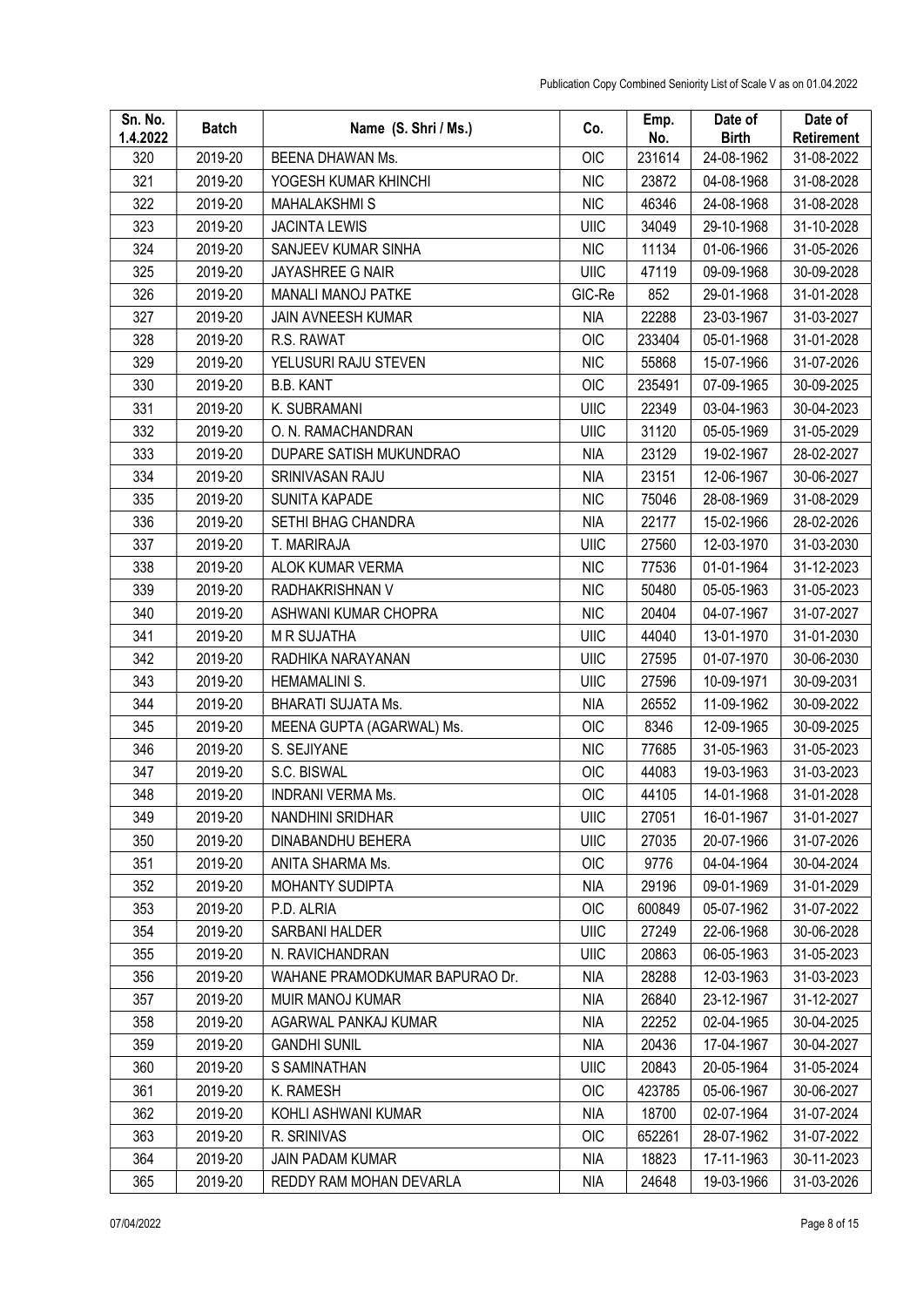| Sn. No.<br>1.4.2022 | <b>Batch</b> | Name (S. Shri / Ms.)           | Co.        | Emp.<br>No. | Date of<br><b>Birth</b> | Date of<br>Retirement |
|---------------------|--------------|--------------------------------|------------|-------------|-------------------------|-----------------------|
| 366                 | 2019-20      | <b>KUMAR SUNIL</b>             | <b>NIA</b> | 21221       | 05-01-1965              | 31-01-2025            |
| 367                 | 2019-20      | RAJGIRI SHOBA Ms.              | <b>NIA</b> | 22472       | 18-05-1966              | 31-05-2026            |
| 368                 | 2019-20      | <b>DESAI BIMAL SURENDRA</b>    | NIA        | 25443       | 31-07-1967              | 31-07-2027            |
| 369                 | 2019-20      | NAIR JAYASHREE Ms.             | <b>NIA</b> | 23576       | 14-08-1969              | 31-08-2029            |
| 370                 | 2019-20      | <b>BHARTI Ms.</b>              | OIC        | 11819       | 14-01-1972              | 31-01-2032            |
| 371                 | 2019-20      | ARUNA ANAND Ms.                | <b>OIC</b> | 764027      | 23-07-1975              | 31-07-2035            |
| 372                 | 2019-20      | BALSINGH J. JEYAKUMAR BASKARAN | <b>NIA</b> | 22364       | 24-06-1966              | 30-06-2026            |
| 373                 | 2019-20      | <b>GOKHALE UMESH DIGUMBAR</b>  | <b>NIA</b> | 22956       | 04-05-1963              | 31-05-2023            |
| 374                 | 2019-20      | MAHADEVAN R.                   | <b>NIA</b> | 25277       | 15-01-1965              | 31-01-2025            |
| 375                 | 2019-20      | KITTUSWAMY A.                  | <b>NIA</b> | 22369       | 31-05-1965              | 31-05-2025            |
| 376                 | 2019-20      | <b>SUMAN SINGH Ms.</b>         | <b>OIC</b> | 572756      | 08-07-1963              | 31-07-2023            |
| 377                 | 2019-20      | <b>JASVINDEER SINGH</b>        | OIC        | 60984       | 13-01-1969              | 31-01-2029            |
| 378                 | 2019-20      | <b>SHYAM SUNDER</b>            | OIC        | 11967       | 28-11-1973              | 30-11-2033            |
| 379                 | 2019-20      | S.K. PARIHAR                   | OIC        | 762512      | 15-08-1968              | 31-08-2028            |
| 380                 | 2019-20      | PANCHANAN TUDU                 | UIIC       | 27281       | 04-10-1965              | 31-10-2025            |
| 381                 | 2019-20      | RAKESH SOOTHWAL                | <b>NIC</b> | 70932       | 13-11-1964              | 30-11-2024            |
| 382                 | 2020-21      | RAJ CHANDRA                    | OIC        | 258393      | 28-08-1963              | 31-08-2023            |
| 383                 | 2020-21      | JAYANTA DASGUPTA               | OIC        | 41203       | 23-12-1963              | 31-12-2023            |
| 384                 | 2020-21      | <b>VIJAY SHANKAR TIWARI</b>    | <b>OIC</b> | 41441       | 19-03-1963              | 31-03-2023            |
| 385                 | 2020-21      | SUNANDA SINGH Ms.              | OIC        | 41157       | 30-12-1962              | 31-12-2022            |
| 386                 | 2020-21      | LINGARAJ RAJU                  | OIC        | 42226       | 18-06-1962              | 30-06-2022            |
| 387                 | 2020-21      | G. UDAYASURIA KUMAR            | OIC        | 42650       | 27-05-1966              | 31-05-2026            |
| 388                 | 2020-21      | RAJESH KUMAR TALWAR            | <b>NIC</b> | 70848       | 14-03-1963              | 31-03-2023            |
| 389                 | 2020-21      | CHANDANA BORO BRAHMA Ms.       | <b>NIC</b> | 70940       | 06-02-1965              | 28-02-2025            |
| 390                 | 2020-21      | HANSING S.K.                   | <b>NIA</b> | 23260       | 02-04-1963              | 30-04-2023            |
| 391                 | 2020-21      | AJAY KANDPAL                   | <b>OIC</b> | 43184       | 04-05-1965              | 31-05-2025            |
| 392                 | 2020-21      | SURESH POTTETH RAJAGOPALAN     | <b>NIC</b> | 70739       | 24-05-1963              | 31-05-2023            |
| 393                 | 2020-21      | RAMESH CHANDRA                 | UIIC       | 27069       | 30-06-1965              | 30-06-2025            |
| 394                 | 2020-21      | D. SUKUMAR BABU                | UIIC       | 27467       | 05-06-1965              | 30-06-2025            |
| 395                 | 2020-21      | <b>JAGDISH KUMAR</b>           | <b>OIC</b> | 234842      | 10-10-1966              | 31-10-2026            |
| 396                 | 2020-21      | <b>JAGDISH RAM KOHLI</b>       | <b>NIC</b> | 20655       | 12-09-1966              | 30-09-2026            |
| 397                 | 2020-21      | VIJAY BAPURAO SALVE            | GIC-Re     | 815         | 20-10-1969              | 31-10-2029            |
| 398                 | 2020-21      | ADITI BANERJEE Ms.             | <b>NIC</b> | 70972       | 23-01-1964              | 31-01-2024            |
| 399                 | 2020-21      | DEKI NARENDRA BONDE            | UIIC       | 27290       | 07-01-1968              | 31-01-2028            |
| 400                 | 2020-21      | K.K. LATHA Ms.                 | <b>OIC</b> | 419826      | 01-10-1962              | 30-09-2022            |
| 401                 | 2020-21      | <b>BABY SUDHA V</b>            | UIIC       | 27524       | 20-05-1973              | 31-05-2033            |
| 402                 | 2020-21      | J. NIRMALA                     | UIIC       | 27599       | 21-04-1973              | 30-04-2033            |
| 403                 | 2020-21      | <b>AJAY SONI</b>               | OIC        | 41254       | 01-07-1962              | 30-06-2022            |
| 404                 | 2020-21      | <b>HEMANT RAJ JOHRI</b>        | OIC        | 43079       | 30-09-1967              | 30-09-2027            |
| 405                 | 2020-21      | K.S. ANANDAMURTHY              | <b>OIC</b> | 43486       | 06-05-1967              | 31-05-2027            |
| 406                 | 2020-21      | T MAHESWAR RAO                 | <b>NIC</b> | 70557       | 20-06-1962              | 30-06-2022            |
| 407                 | 2020-21      | ARUN KANTI BARMAN              | UIIC       | 25452       | 18-02-1964              | 29-02-2024            |
| 408                 | 2020-21      | P.J. VAGHELA                   | OIC        | 605107      | 27-03-1967              | 31-03-2027            |
| 409                 | 2020-21      | SUNIL JHAMLAL BHAVE            | UIIC       | 27032       | 07-11-1964              | 30-11-2024            |
| 410                 | 2020-21      | ROUT RANJAN KUMAR              | <b>NIA</b> | 24509       | 13-10-1963              | 31-10-2023            |
| 411                 | 2020-21      | DAS MAHADEB                    | NIA        | 26529       | 03-01-1963              | 31-01-2023            |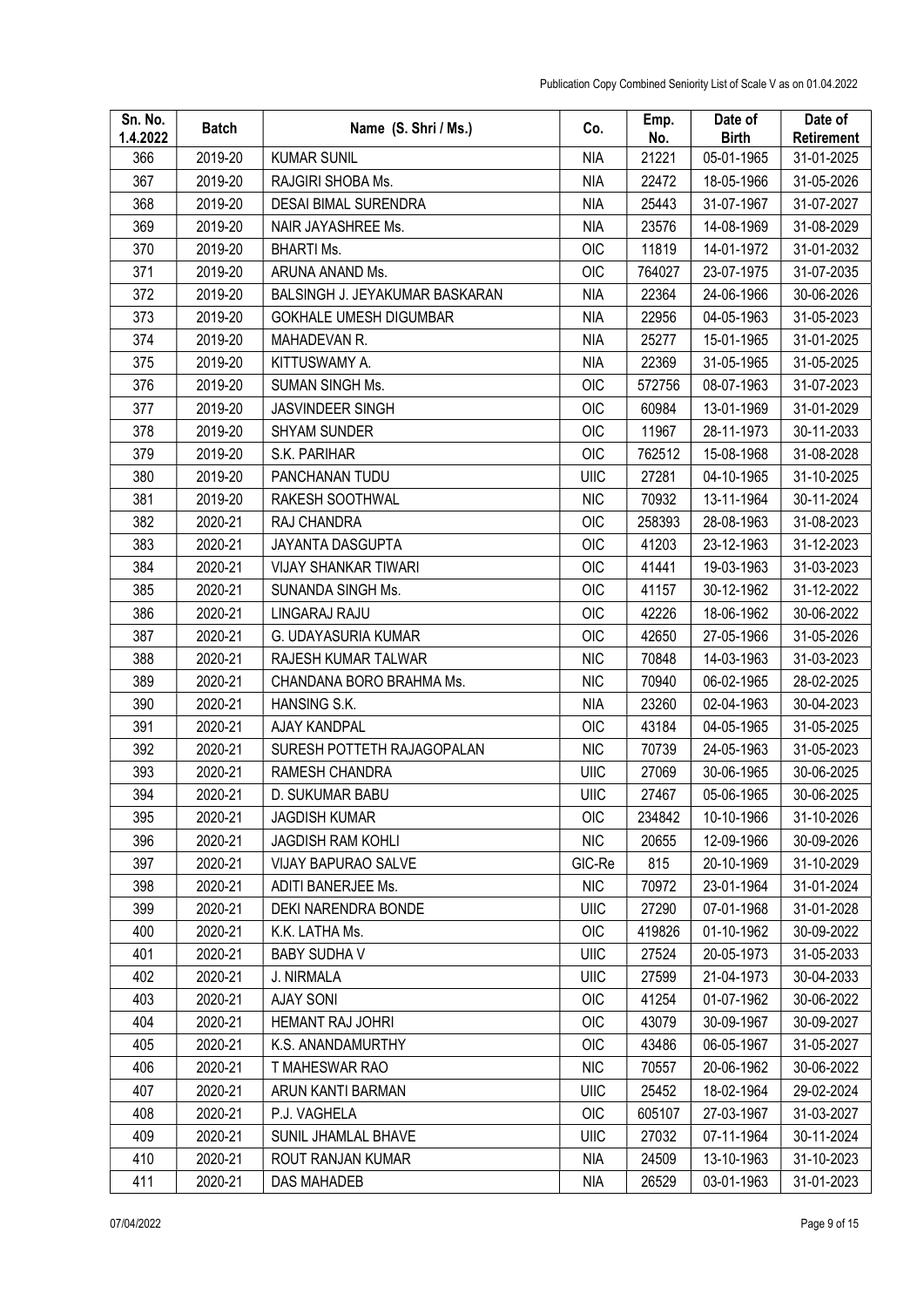| Sn. No.<br>1.4.2022 | <b>Batch</b> | Name (S. Shri / Ms.)        | Co.         | Emp.<br>No. | Date of<br><b>Birth</b> | Date of<br><b>Retirement</b> |
|---------------------|--------------|-----------------------------|-------------|-------------|-------------------------|------------------------------|
| 412                 | 2020-21      | <b>BHUSHAN SETHI</b>        | OIC         | 232556      | 14-05-1966              | 31-05-2026                   |
| 413                 | 2020-21      | SANYAL DEBASHISH            | <b>NIA</b>  | 20552       | 10-09-1962              | 30-09-2022                   |
| 414                 | 2020-21      | PRADIP SARKAR               | <b>NIC</b>  | 10370       | 20-06-1965              | 30-06-2025                   |
| 415                 | 2020-21      | RAUT ANU Ms.                | <b>NIA</b>  | 29192       | 23-06-1966              | 30-06-2026                   |
| 416                 | 2020-21      | <b>KUMAR RAMESH</b>         | <b>NIA</b>  | 29193       | 01-04-1968              | 31-03-2028                   |
| 417                 | 2020-21      | SURINDER SINGH              | <b>UIIC</b> | 27263       | 08-05-1966              | 31-05-2026                   |
| 418                 | 2020-21      | RAJESH PRASAD LAHERI        | GIC-Re      | 1292        | 18-01-1968              | 31-01-2028                   |
| 419                 | 2020-21      | SATHEESH KUMAR              | GIC-Re      | 1317        | 28-05-1970              | 31-05-2030                   |
| 420                 | 2020-21      | <b>SANJAY JAIN</b>          | <b>OIC</b>  | 750247      | 05-06-1967              | 30-06-2027                   |
| 421                 | 2020-21      | S. SANTHANAKRISHNAN         | <b>OIC</b>  | 423858      | 08-04-1964              | 30-04-2024                   |
| 422                 | 2020-21      | NARESH PAL SINGHLA          | OIC         | 58246       | 02-06-1966              | 30-06-2026                   |
| 423                 | 2020-21      | PUSHP KUMAR KHATRI          | <b>UIIC</b> | 23438       | 05-01-1964              | 31-01-2024                   |
| 424                 | 2020-21      | SHIRISH B MAGDUM            | UIIC        | 23817       | 01-06-1965              | 31-05-2025                   |
| 425                 | 2020-21      | RADHIKA K RAVISHEKHAR Ms.   | GIC-Re      | 808         | 28-09-1967              | 30-09-2027                   |
| 426                 | 2020-21      | VIJAYKUMAR PRABHA Ms.       | <b>NIA</b>  | 23971       | 03-06-1967              | 30-06-2027                   |
| 427                 | 2020-21      | SREEDHARAN SHASHIKALA Ms.   | <b>NIA</b>  | 27899       | 27-07-1967              | 31-07-2027                   |
| 428                 | 2020-21      | RAJENDRAN NALINI Ms.        | <b>NIC</b>  | 46849       | 20-04-1973              | 30-04-2033                   |
| 429                 | 2020-21      | BHUPENDRA CHHAGANBHAI DABHI | <b>NIC</b>  | 41674       | 23-11-1968              | 30-11-2028                   |
| 430                 | 2020-21      | DALEEP KUMAR                | <b>UIIC</b> | 46291       | 03-10-1972              | 31-10-2032                   |
| 431                 | 2020-21      | C. B. SHETTY                | UIIC        | 35074       | 24-01-1969              | 31-01-2029                   |
| 432                 | 2020-21      | AMARENDRA KR. JHA           | <b>OIC</b>  | 42137       | 28-04-1964              | 30-04-2024                   |
| 433                 | 2020-21      | RAGHU KRISHNAMOORTHY        | <b>NIC</b>  | 70755       | 29-12-1963              | 31-12-2023                   |
| 434                 | 2020-21      | EDWARD REMY SHAH            | <b>OIC</b>  | 43389       | 20-11-1964              | 30-11-2024                   |
| 435                 | 2020-21      | <b>INDIRA SAHA Ms.</b>      | OIC         | 42749       | 19-07-1965              | 31-07-2025                   |
| 436                 | 2020-21      | C. SUNIL KUMAR              | OIC         | 658162      | 12-05-1965              | 31-05-2025                   |
| 437                 | 2020-21      | R. BALASUBRAMANIAN          | OIC         | 423556      | 20-05-1965              | 31-05-2025                   |
| 438                 | 2020-21      | J. GOPALAN                  | <b>OIC</b>  | 453706      | 21-06-1965              | 30-06-2025                   |
| 439                 | 2020-21      | CHETAN LAL RAIGER           | <b>NIC</b>  | 71019       | 23-07-1965              | 31-07-2025                   |
| 440                 | 2020-21      | <b>SUNITA SUMAN</b>         | UIIC        | 27020       | 25-07-1965              | 31-07-2025                   |
| 441                 | 2020-21      | BAIKUNTHA NATH NAYAK        | <b>UIIC</b> | 27408       | 01-07-1965              | 30-06-2025                   |
| 442                 | 2020-21      | M. K. SHARMA                | <b>OIC</b>  | 257907      | 30-09-1963              | 30-09-2023                   |
| 443                 | 2020-21      | HRUDANANDA MAHAPATRA        | UIIC        | 27284       | 20-04-1965              | 30-04-2025                   |
| 444                 | 2020-21      | KARUNA KAR DAS              | <b>NIC</b>  | 71100       | 17-05-1965              | 31-05-2025                   |
| 445                 | 2020-21      | SURYAVANSHI ACHALA G. Ms.   | <b>NIA</b>  | 29564       | 28-09-1963              | 30-09-2023                   |
| 446                 | 2020-21      | <b>JASBIR SINGH</b>         | OIC         | 10677       | 12-06-1965              | 30-06-2025                   |
| 447                 | 2020-21      | YASHRAJ SINGH               | <b>NIC</b>  | 71130       | 07-07-1965              | 31-07-2025                   |
| 448                 | 2020-21      | AMRITA MEHTA SINHA Ms.      | <b>NIC</b>  | 71141       | 19-11-1964              | 30-11-2024                   |
| 449                 | 2020-21      | MANOJ KUMAR PANGTEY         | <b>NIC</b>  | 71154       | 03-05-1968              | 31-05-2028                   |
| 450                 | 2020-21      | MARY PEGU Ms.               | <b>NIC</b>  | 71155       | 01-01-1967              | 31-12-2026                   |
| 451                 | 2020-21      | <b>BAKTHI SARAN T. A</b>    | <b>UIIC</b> | 18330       | 13-04-1964              | 30-04-2024                   |
| 452                 | 2020-21      | G SIVASUBRAMANIAN           | UIIC        | 27053       | 22-03-1965              | 31-03-2025                   |
| 453                 | 2020-21      | MITRA MRINMOY KUMAR         | <b>NIA</b>  | 19111       | 15-02-1964              | 29-02-2024                   |
| 454                 | 2020-21      | ANIL JAGANNATH RAO KUMBHARE | <b>NIC</b>  | 71114       | 06-11-1967              | 30-11-2027                   |
| 455                 | 2020-21      | <b>AJAY BHARTI</b>          | OIC         | 261041      | 15-04-1966              | 30-04-2026                   |
| 456                 | 2020-21      | IYER INDIRA SHANKER Ms.     | <b>NIA</b>  | 20032       | 04-05-1967              | 31-05-2027                   |
| 457                 | 2020-21      | K. V. REDDY                 | OIC         | 655431      | 16-05-1964              | 31-05-2024                   |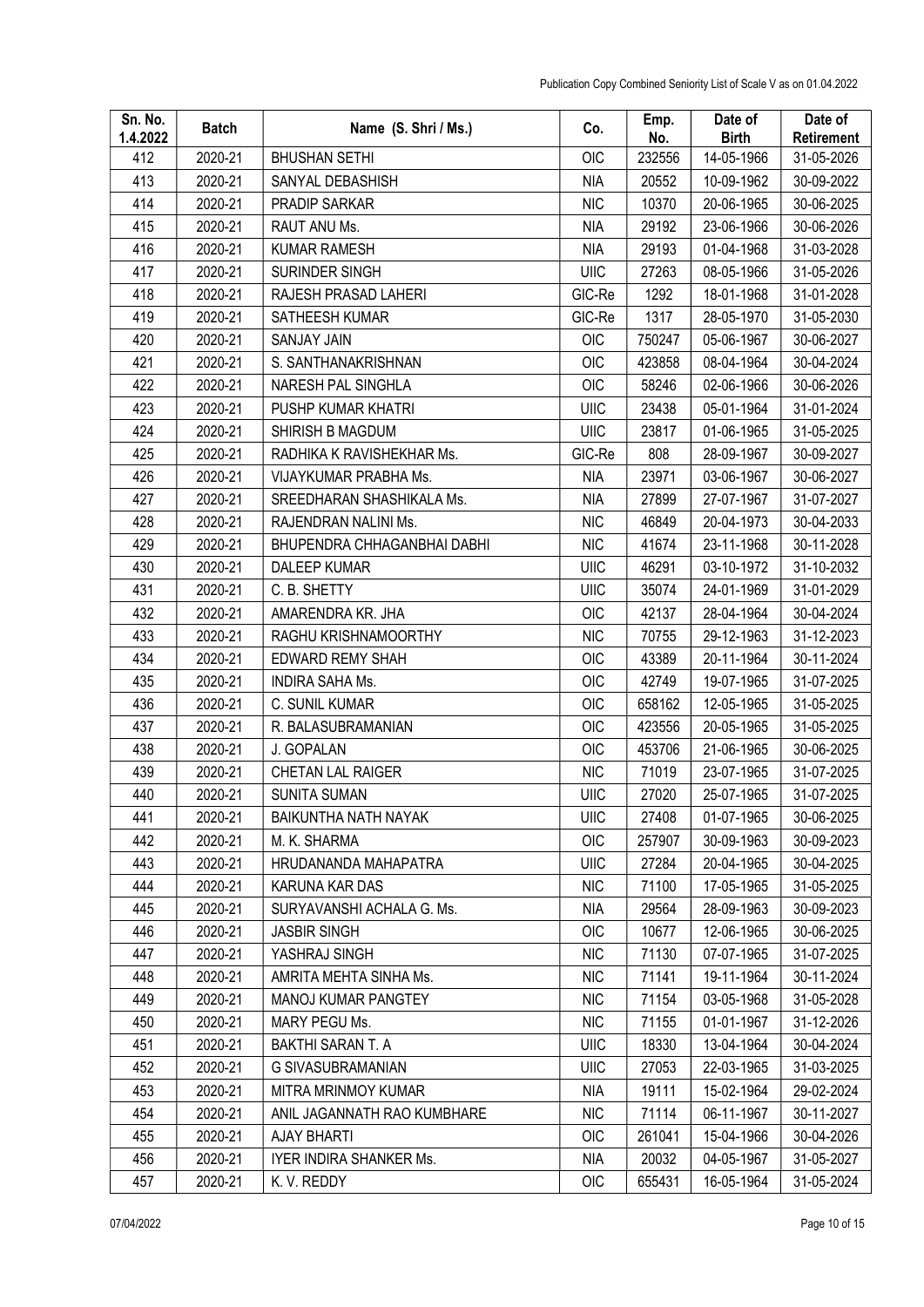| Sn. No.<br>1.4.2022 | <b>Batch</b> | Name (S. Shri / Ms.)           | Co.         | Emp.<br>No. | Date of<br><b>Birth</b> | Date of<br>Retirement |
|---------------------|--------------|--------------------------------|-------------|-------------|-------------------------|-----------------------|
| 458                 | 2020-21      | REVATHI CHANDRA Ms.            | OIC         | 454176      | 20-06-1964              | 30-06-2024            |
| 459                 | 2020-21      | R BALU                         | UIIC        | 27522       | 05-05-1965              | 31-05-2025            |
| 460                 | 2020-21      | BABITA ANILKUMAR AMIN Ms.      | GIC-Re      | 860         | 06-11-1967              | 30-11-2027            |
| 461                 | 2020-21      | <b>BK SINGH</b>                | <b>UIIC</b> | 33111       | 02-01-1965              | 31-01-2025            |
| 462                 | 2020-21      | V SURESH                       | UIIC        | 41079       | 15-06-1969              | 30-06-2029            |
| 463                 | 2020-21      | ARUNKUMAR H.B.                 | <b>NIA</b>  | 31392       | 24-04-1970              | 30-04-2030            |
| 464                 | 2020-21      | K. P. RADHAKRISHNAN            | UIIC        | 20918       | 01-01-1963              | 31-12-2022            |
| 465                 | 2020-21      | IYER VENKAT A.                 | <b>NIA</b>  | 27903       | 03-06-1970              | 30-06-2030            |
| 466                 | 2020-21      | K. GANESH BHOOPAL RAO          | <b>NIC</b>  | 56087       | 04-11-1967              | 30-11-2027            |
| 467                 | 2020-21      | R. SETHURAMAN                  | <b>NIC</b>  | 46701       | 28-05-1964              | 31-05-2024            |
| 468                 | 2020-21      | C. AYYANADAR                   | UIIC        | 22207       | 25-04-1963              | 30-04-2023            |
| 469                 | 2020-21      | BHAVNA MAHESH BIDICHANDANI Ms. | <b>NIC</b>  | 36797       | 11-06-1969              | 30-06-2029            |
| 470                 | 2020-21      | SRIMATHI T. S.                 | <b>UIIC</b> | 31103       | 20-07-1968              | 31-07-2028            |
| 471                 | 2020-21      | <b>JIJIMON P ALEX</b>          | UIIC        | 25745       | 20-04-1966              | 30-04-2026            |
| 472                 | 2020-21      | ELAYATH M. N.                  | <b>NIA</b>  | 23629       | 09-02-1969              | 28-02-2029            |
| 473                 | 2020-21      | A.R. POTE                      | OIC         | 172189      | 29-12-1973              | 31-12-2033            |
| 474                 | 2020-21      | <b>MONICA Ms.</b>              | OIC         | 238848      | 03-09-1973              | 30-09-2033            |
| 475                 | 2020-21      | SARMA PERI LAKSHMI NARASIMHA   | <b>NIA</b>  | 21863       | 10-03-1963              | 31-03-2023            |
| 476                 | 2020-21      | KAUR GURVEEN Ms.               | <b>NIA</b>  | 18362       | 08-09-1964              | 30-09-2024            |
| 477                 | 2020-21      | ARMSTRONG C. FREDDY            | <b>NIA</b>  | 27076       | 01-06-1969              | 31-05-2029            |
| 478                 | 2020-21      | SHRINAYAN DALE                 | <b>NIC</b>  | 75034       | 31-07-1964              | 31-07-2024            |
| 479                 | 2020-21      | ALOK KUMAR JAIN                | <b>UIIC</b> | 42025       | 05-12-1967              | 31-12-2027            |
| 480                 | 2020-21      | <b>BAWA RITA Ms.</b>           | <b>NIA</b>  | 29861       | 07-01-1973              | 31-01-2033            |
| 481                 | 2020-21      | DIGANTA HAZARIKA               | <b>OIC</b>  | 940135      | 31-01-1968              | 31-01-2028            |
| 482                 | 2020-21      | V. P. RANGANATHAN              | <b>UIIC</b> | 27423       | 10-04-1965              | 30-04-2025            |
| 483                 | 2020-21      | <b>BABU M. RAMESH</b>          | <b>NIA</b>  | 32777       | 19-05-1973              | 31-05-2033            |
| 484                 | 2020-21      | SHESHADRI R.                   | <b>NIA</b>  | 23539       | 10-11-1965              | 30-11-2025            |
| 485                 | 2020-21      | KAMRA VANDANA Ms.              | <b>NIA</b>  | 30701       | 01-07-1974              | 30-06-2034            |
| 486                 | 2020-21      | ARUN KUMAR G S                 | UIIC        | 27449       | 15-11-1973              | 30-11-2033            |
| 487                 | 2020-21      | R. GOVINDARAJAN                | <b>UIIC</b> | 27164       | 25-05-1968              | 31-05-2028            |
| 488                 | 2020-21      | SHARMA SURINDER PAL            | <b>NIA</b>  | 20386       | 30-08-1965              | 31-08-2025            |
| 489                 | 2020-21      | NISHA MATHEW                   | UIIC        | 27621       | 19-04-1968              | 30-04-2028            |
| 490                 | 2020-21      | JOYDEEP ROY                    | <b>NIC</b>  | 71296       | 02-07-1970              | 31-07-2030            |
| 491                 | 2020-21      | <b>DHRITIMAN BARDHAN</b>       | <b>NIC</b>  | 71285       | 05-01-1970              | 31-01-2030            |
| 492                 | 2020-21      | ANUPAM RAKSHIT                 | <b>NIC</b>  | 71294       | 16-09-1971              | 30-09-2031            |
| 493                 | 2020-21      | KALYANI BALU NARAYAN Ms.       | <b>NIA</b>  | 20503       | 30-10-1966              | 31-10-2026            |
| 494                 | 2020-21      | IYER UMA M. Ms.                | <b>NIA</b>  | 23843       | 26-07-1969              | 31-07-2029            |
| 495                 | 2020-21      | SHASHI KUMAR M                 | <b>NIC</b>  | 71146       | 30-12-1968              | 31-12-2028            |
| 496                 | 2020-21      | KULDEEP SINGH                  | UIIC        | 21713       | 01-01-1963              | 31-12-2022            |
| 497                 | 2020-21      | SMITA D. SHINDE                | <b>UIIC</b> | 25288       | 19-05-1969              | 31-05-2029            |
| 498                 | 2020-21      | K. ARIVALAGAN                  | UIIC        | 27777       | 12-05-1966              | 31-05-2024            |
| 499                 | 2021-22      | M.P. SARAVANAN                 | OIC         | 503088      | 25-03-1963              | 31-03-2023            |
| 500                 | 2021-22      | PREM PRAKASH                   | <b>NIC</b>  | 37144       | 29-01-1963              | 31-01-2023            |
| 501                 | 2021-22      | PRAMOD KUMAR                   | <b>NIC</b>  | 41554       | 04-05-1965              | 31-05-2025            |
| 502                 | 2021-22      | SAXENA SWEETY Ms.              | <b>NIA</b>  | 19546       | 20-02-1963              | 28-02-2023            |
| 503                 | 2021-22      | <b>AJAY SETHI</b>              | <b>NIC</b>  | 70764       | 05-09-1966              | 30-09-2026            |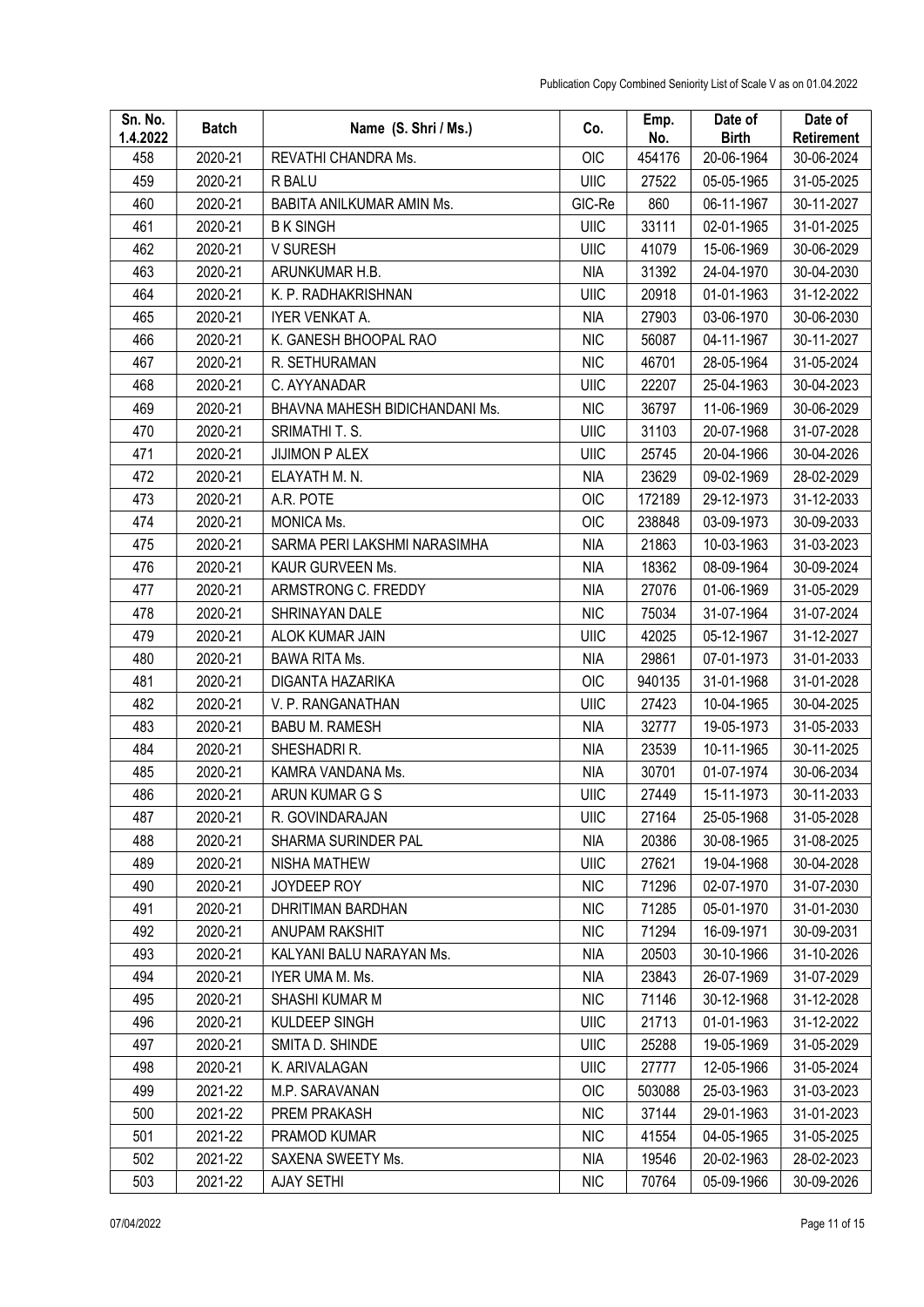| Sn. No.<br>1.4.2022 | <b>Batch</b> | Name (S. Shri / Ms.)           | Co.         | Emp.<br>No. | Date of<br><b>Birth</b> | Date of<br>Retirement |
|---------------------|--------------|--------------------------------|-------------|-------------|-------------------------|-----------------------|
| 504                 | 2021-22      | <b>ASHVANI KUMAR</b>           | UIIC        | 27303       | 27-02-1963              | 28-02-2023            |
| 505                 | 2021-22      | NISHA KHURANA                  | UIIC        | 46139       | 05-06-1973              | 30-06-2033            |
| 506                 | 2021-22      | SUSHMITA SARKAR BANERJEE Ms.   | <b>OIC</b>  | 552551      | 12-10-1963              | 31-10-2023            |
| 507                 | 2021-22      | PARIJATH S DASH Ms.            | <b>NIC</b>  | 70775       | 01-09-1965              | 31-08-2025            |
| 508                 | 2021-22      | ATUL MALHOTRA                  | <b>NIC</b>  | 70753       | 12-08-1966              | 31-08-2026            |
| 509                 | 2021-22      | SUDARSHAN KUMAR*               | OIC         | 53627       | 30-04-1964              | 30-04-2024            |
| 510                 | 2021-22      | CHAUHAN DHARAM VIR             | <b>NIA</b>  | 26557       | 12-02-1966              | 28-02-2026            |
| 511                 | 2021-22      | SHANTA MOHLLA Ms.              | OIC         | 42889       | 14-08-1966              | 31-08-2026            |
| 512                 | 2021-22      | <b>MALLICK BIKASH KUMAR</b>    | <b>NIA</b>  | 23477       | 02-05-1964              | 31-05-2024            |
| 513                 | 2021-22      | DAS DEBASHISH                  | <b>NIA</b>  | 26535       | 23-08-1966              | 31-08-2026            |
| 514                 | 2021-22      | J. RAVICHANDRAN                | OIC         | 419702      | 10-07-1964              | 31-07-2024            |
| 515                 | 2021-22      | L.K. TANEJA                    | OIC         | 7633        | 20-10-1962              | 31-10-2022            |
| 516                 | 2021-22      | <b>M MARKEY</b>                | <b>UIIC</b> | 27077       | 21-03-1965              | 31-03-2025            |
| 517                 | 2021-22      | SANJEEV TIWARI                 | <b>NIC</b>  | 70965       | 16-09-1966              | 30-09-2026            |
| 518                 | 2021-22      | <b>VIJAY SINGH</b>             | UIIC        | 27296       | 22-11-1966              | 30-11-2026            |
| 519                 | 2021-22      | RAVINDRA BOWGAL                | <b>NIC</b>  | 71110       | 28-10-1967              | 31-10-2027            |
| 520                 | 2021-22      | <b>ASHOK KUMAR NEGI</b>        | <b>UIIC</b> | 27380       | 19-08-1966              | 31-08-2026            |
| 521                 | 2021-22      | <b>JAYASHRI PRABHU</b>         | GIC-Re      | 1290        | 19-04-1968              | 30-04-2028            |
| 522                 | 2021-22      | LATHA V Ms.                    | UIIC        | 39084       | 30-03-1967              | 31-03-2027            |
| 523                 | 2021-22      | S.S. YADAV                     | OIC         | 43877       | 02-09-1965              | 30-09-2025            |
| 524                 | 2021-22      | LAXMI RAMASWAMY (L P IYER) Ms. | OIC         | 171654      | 15-09-1969              | 30-09-2029            |
| 525                 | 2021-22      | M. RAVI                        | <b>OIC</b>  | 451363      | 28-05-1963              | 31-05-2023            |
| 526                 | 2021-22      | S. LOGESHWARI Ms.              | OIC         | 427039      | 17-07-1967              | 31-07-2027            |
| 527                 | 2021-22      | Y A N RASAIKAR                 | UIIC        | 25247       | 06-12-1966              | 31-12-2026            |
| 528                 | 2021-22      | SHAJI THOMAS KURIAN            | GIC-Re      | 1311        | 29-12-1968              | 31-12-2028            |
| 529                 | 2021-22      | JETHO VISHINDAS JHAMNANI       | GIC-Re      | 954         | 04-11-1967              | 30-11-2027            |
| 530                 | 2021-22      | NARKAR HEMANT KESHAV           | <b>NIA</b>  | 19043       | 10-05-1967              | 31-05-2027            |
| 531                 | 2021-22      | UPADRASHTA SAGAR               | <b>NIC</b>  | 20230       | 08-08-1965              | 31-08-2025            |
| 532                 | 2021-22      | GEETANJALI KHANNA Ms.          | <b>NIC</b>  | 20560       | 11-01-1974              | 31-01-2034            |
| 533                 | 2021-22      | <b>S RAMAN</b>                 | UIIC        | 18372       | 16-04-1963              | 30-04-2023            |
| 534                 | 2021-22      | R SUDHA GANESH Ms.             | <b>OIC</b>  | 453757      | 21-05-1967              | 31-05-2027            |
| 535                 | 2021-22      | KAILASH CHAND RAIGAR           | UIIC        | 23849       | 25-10-1965              | 31-10-2025            |
| 536                 | 2021-22      | <b>MOTILAL PANDA</b>           | UIIC        | 27369       | 12-12-1965              | 31-12-2025            |
| 537                 | 2021-22      | MEENA SATYA NARAIN             | <b>NIA</b>  | 26145       | 08-05-1966              | 31-05-2026            |
| 538                 | 2021-22      | NIKHILESH GAYEN                | <b>NIC</b>  | 71108       | 19-03-1963              | 31-03-2023            |
| 539                 | 2021-22      | <b>DUBRAJ SOREN</b>            | UIIC        | 27279       | 15-07-1964              | 31-07-2024            |
| 540                 | 2021-22      | <b>VEENA AHIR Ms.</b>          | <b>NIC</b>  | 75265       | 19-03-1966              | 31-03-2026            |
| 541                 | 2021-22      | N. VIJAYALAKSHMI Ms.           | <b>UIIC</b> | 27521       | 03-01-1971              | 31-01-2031            |
| 542                 | 2021-22      | JOICE GONSALVES Ms.            | UIIC        | 23169       | 03-10-1963              | 31-10-2023            |
| 543                 | 2021-22      | ANIL NARAYAN CHAVAN            | <b>NIC</b>  | 60112       | 17-06-1966              | 30-06-2026            |
| 544                 | 2021-22      | VARSHA TARANATH BHANDARY       | GIC-Re      | 904         | 01-05-1965              | 30-04-2025            |
| 545                 | 2021-22      | JOSEPH BALAJI V                | GIC-Re      | 1338        | 29-08-1969              | 31-08-2029            |
| 546                 | 2021-22      | SUDALAIMANI P.                 | NIA         | 31390       | 12-04-1967              | 30-04-2027            |
| 547                 | 2021-22      | PATIL NARENDRA MAHADEO         | <b>NIA</b>  | 26081       | 20-06-1965              | 30-06-2025            |
| 548                 | 2021-22      | P S SALUNKHE                   | UIIC        | 26415       | 14-09-1964              | 30-09-2024            |
| 549                 | 2021-22      | RADHA MILIND KATHALE Ms.       | <b>NIC</b>  | 61407       | 18-12-1968              | 31-12-2028            |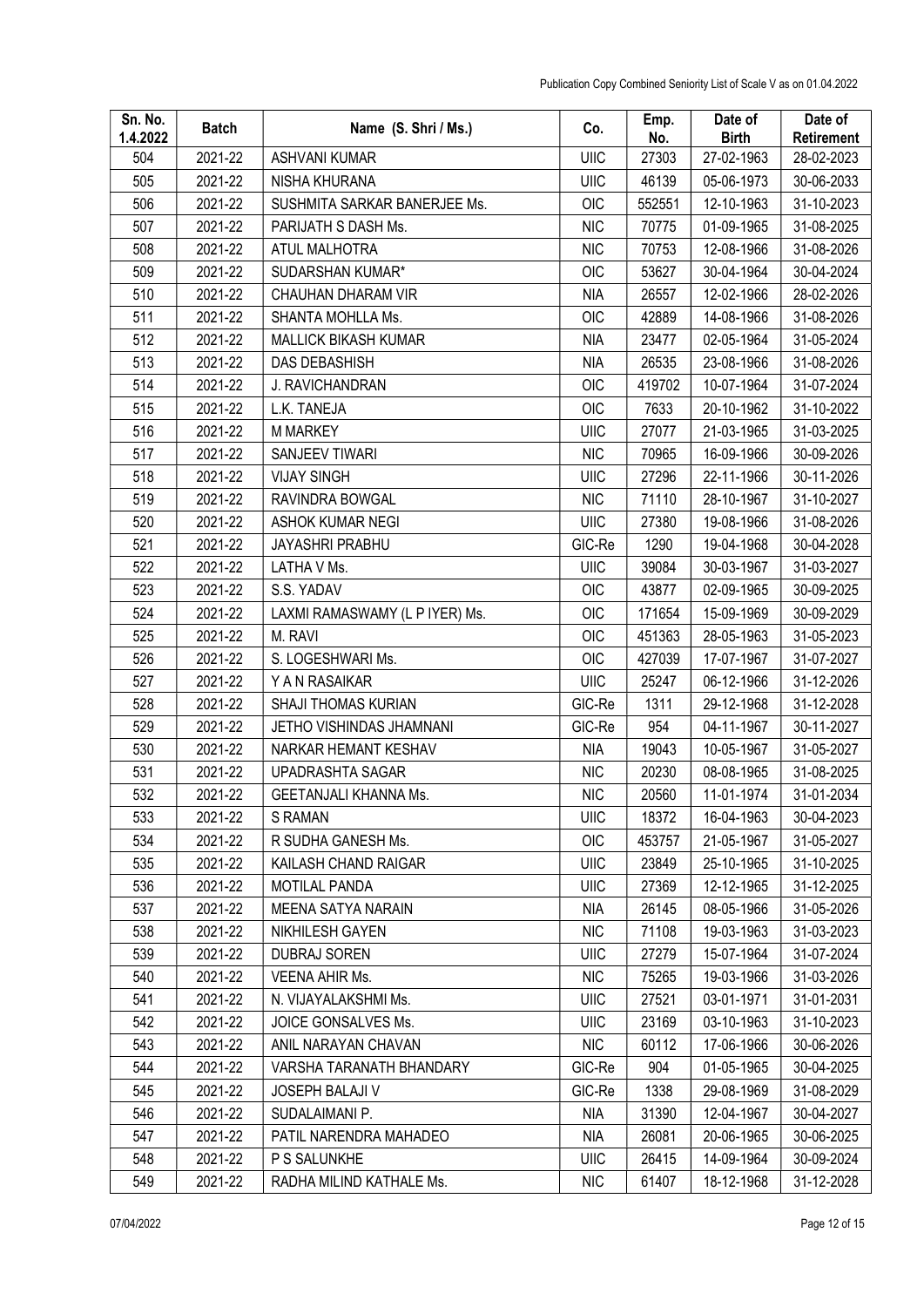| Sn. No.<br>1.4.2022 | <b>Batch</b> | Name (S. Shri / Ms.)            | Co.        | Emp.<br>No. | Date of<br><b>Birth</b> | Date of<br>Retirement |
|---------------------|--------------|---------------------------------|------------|-------------|-------------------------|-----------------------|
| 550                 | 2021-22      | MANISEGARAN JAGADEESAN          | <b>NIA</b> | 23855       | 11-05-1964              | 31-05-2024            |
| 551                 | 2021-22      | G. NANKANI                      | <b>OIC</b> | 762644      | 08-08-1968              | 31-08-2028            |
| 552                 | 2021-22      | <b>LEKHA KILIKAR</b>            | UIIC       | 17709       | 18-04-1965              | 30-04-2025            |
| 553                 | 2021-22      | V.S. SUBRAMANYAM                | <b>OIC</b> | 420646      | 04-06-1964              | 30-06-2024            |
| 554                 | 2021-22      | SANGEETA GULATI Ms.             | OIC        | 11061       | 26-07-1974              | 31-07-2034            |
| 555                 | 2021-22      | SUMANGALA M. Ms.                | <b>NIA</b> | 22508       | 25-11-1963              | 30-11-2023            |
| 556                 | 2021-22      | V SUBRAMANIAN                   | UIIC       | 17313       | 07-07-1962              | 31-07-2022            |
| 557                 | 2021-22      | <b>TULSIANI POORAN KUMAR</b>    | <b>NIA</b> | 23866       | 20-05-1967              | 31-05-2027            |
| 558                 | 2021-22      | SRINIVASAN R.                   | <b>NIA</b> | 16953       | 22-04-1964              | 30-04-2024            |
| 559                 | 2021-22      | SHYAM SUNDER SINDHU             | UIIC       | 24081       | 01-06-1967              | 31-05-2027            |
| 560                 | 2021-22      | RAKESH KUMAR GANDHI             | <b>NIC</b> | 20297       | 24-07-1973              | 31-07-2033            |
| 561                 | 2021-22      | RAJESH S RAHUL                  | <b>OIC</b> | 42773       | 28-12-1964              | 31-12-2024            |
| 562                 | 2021-22      | A. B. CHAKRAPANI (KANTHODE) Ms. | OIC        | 700541      | 20-09-1966              | 30-09-2026            |
| 563                 | 2021-22      | M. R. K. IYER                   | <b>OIC</b> | 606537      | 21-08-1964              | 31-08-2024            |
| 564                 | 2021-22      | AJAY KR. SINHA                  | <b>OIC</b> | 43087       | 23-11-1963              | 30-11-2023            |
| 565                 | 2021-22      | VAGHELA AJITBHAI CHHANABHAI     | <b>NIA</b> | 26589       | 13-07-1966              | 31-07-2026            |
| 566                 | 2021-22      | <b>BORO BISWA NATH</b>          | <b>NIA</b> | 26055       | 06-01-1969              | 31-01-2029            |
| 567                 | 2021-22      | K. RUDRESH                      | <b>OIC</b> | 44181       | 10-05-1965              | 31-05-2025            |
| 568                 | 2021-22      | V. B. INGLE                     | OIC        | 704644      | 18-10-1967              | 31-10-2027            |
| 569                 | 2021-22      | K. RAJEEV                       | OIC        | 656321      | 30-05-1964              | 31-05-2024            |
| 570                 | 2021-22      | SUBHASH CHANDRA                 | OIC        | 11142       | 06-04-1968              | 30-04-2028            |
| 571                 | 2021-22      | <b>GANGA SHIVKUMAR IYER Ms.</b> | <b>NIC</b> | 36781       | 06-01-1968              | 31-01-2028            |
| 572                 | 2021-22      | S. J. INGLE Ms.                 | OIC        | 506028      | 07-04-1972              | 30-04-2032            |
| 573                 | 2021-22      | A. P. V. PRADEEP KUMAR          | OIC        | 852198      | 18-05-1967              | 31-05-2027            |
| 574                 | 2021-22      | <b>MOTI RAM</b>                 | <b>NIA</b> | 26841       | 20-01-1966              | 31-01-2026            |
| 575                 | 2021-22      | SURESH TV                       | <b>NIC</b> | 51254       | 12-04-1968              | 30-04-2028            |
| 576                 | 2021-22      | SANJAY THOMAS LOPES             | UIIC       | 35087       | 24-06-1970              | 30-06-2030            |
| 577                 | 2021-22      | <b>TARA CHAND</b>               | <b>OIC</b> | 53848       | 20-02-1965              | 28-02-2025            |
| 578                 | 2021-22      | <b>BODRA SUBHASH KUMAR</b>      | <b>NIA</b> | 29179       | 09-05-1965              | 31-05-2025            |
| 579                 | 2021-22      | <b>SALIL KUMAR</b>              | <b>OIC</b> | 255921      | 02-09-1964              | 30-09-2024            |
| 580                 | 2021-22      | SHANTHI RAMACHANDRAN Ms.        | OIC        | 453790      | 15-09-1962              | 30-09-2022            |
| 581                 | 2021-22      | MOHITE SHIVAJI ATMARAM          | <b>NIA</b> | 18990       | 18-11-1963              | 30-11-2023            |
| 582                 | 2021-22      | R.S. SHIRVA (R.A. GUJARAN) Ms.  | OIC        | 172685      | 12-12-1974              | 31-12-2034            |
| 583                 | 2021-22      | USHA DEVI Ms.                   | OIC        | 241377      | 18-03-1975              | 31-03-2035            |
| 584                 | 2021-22      | <b>DILIP GUPTA</b>              | UIIC       | 23518       | 27-07-1966              | 31-07-2026            |
| 585                 | 2021-22      | M. M. TENDULKAR                 | <b>OIC</b> | 172651      | 22-12-1974              | 31-12-2034            |
| 586                 | 2021-22      | CHANDNA KUKREJA Ms.             | <b>NIC</b> | 21392       | 16-10-1964              | 31-10-2024            |
| 587                 | 2021-22      | JAYASHREE SRIDHAR Ms.           | <b>NIC</b> | 75081       | 04-12-1967              | 31-12-2027            |
| 588                 | 2021-22      | PANKAJ MATHUR                   | OIC        | 251810      | 30-06-1962              | 30-06-2022            |
| 589                 | 2021-22      | <b>GADDAM JANAKIRAM</b>         | UIIC       | 27629       | 14-05-1967              | 31-05-2027            |
| 590                 | 2021-22      | R. DEVRAJ                       | UIIC       | 26296       | 12-07-1964              | 31-07-2024            |
| 591                 | 2021-22      | SUCHITRA R. Ms.                 | NIA        | 29916       | 10-10-1972              | 31-10-2032            |
| 592                 | 2021-22      | SUBODH SHARMA                   | UIIC       | 46133       | 13-01-1973              | 31-01-2033            |
| 593                 | 2021-22      | SUHAS N PALANDE                 | UIIC       | 47139       | 28-04-1970              | 30-04-2030            |
| 594                 | 2021-22      | <b>VIKAS CHADHA</b>             | OIC        | 61948       | 30-01-1973              | 31-01-2033            |
| 595                 | 2021-22      | <b>VENKATESAN V</b>             | UIIC       | 39069       | 17-03-1968              | 31-03-2028            |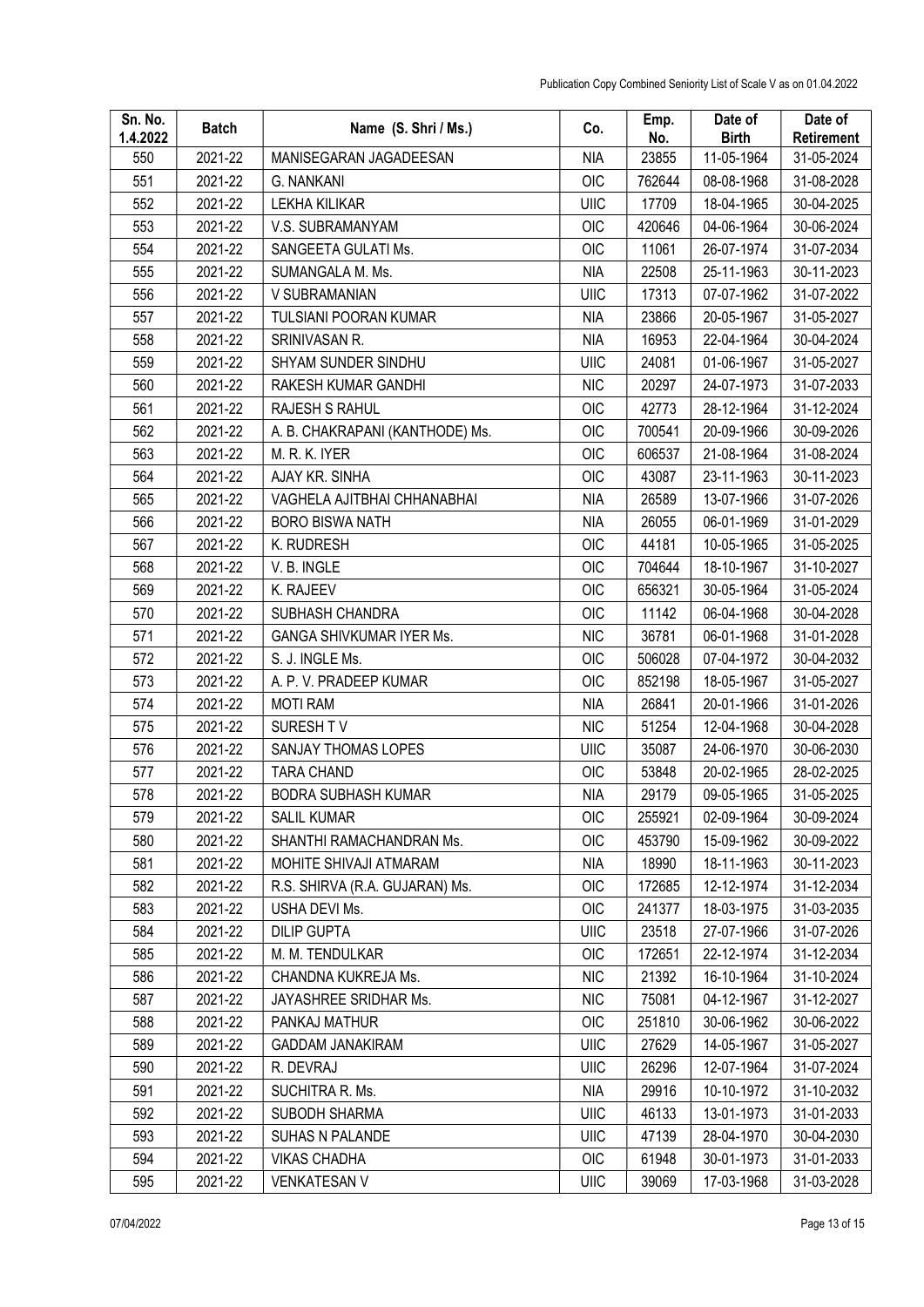| Sn. No.<br>1.4.2022 | <b>Batch</b> | Name (S. Shri / Ms.)             | Co.         | Emp.<br>No. | Date of<br><b>Birth</b> | Date of<br><b>Retirement</b> |
|---------------------|--------------|----------------------------------|-------------|-------------|-------------------------|------------------------------|
| 596                 | 2021-22      | ALKA BANSAL Ms.                  | <b>OIC</b>  | 61905       | 10-01-1973              | 31-01-2033                   |
| 597                 | 2021-22      | LATHA LAKSHMANAN Ms.             | <b>OIC</b>  | 424927      | 08-07-1965              | 31-07-2025                   |
| 598                 | 2021-22      | KANCHAN THAKUR Ms.               | <b>OIC</b>  | 241008      | 31-01-1976              | 31-01-2036                   |
| 599                 | 2021-22      | BODWADE RAVINDRA SHENUJI         | <b>NIA</b>  | 21631       | 20-03-1963              | 31-03-2023                   |
| 600                 | 2021-22      | CHAVAN PRIYA SATISH Ms.          | <b>NIA</b>  | 19015       | 21-01-1967              | 31-01-2027                   |
| 601                 | 2021-22      | <b>GUPTA RAMASARE SHIVPOOJAN</b> | <b>NIA</b>  | 32522       | 14-08-1965              | 31-08-2025                   |
| 602                 | 2021-22      | BHATT KALPANA Ms.                | <b>NIA</b>  | 20420       | 02-08-1965              | 31-08-2025                   |
| 603                 | 2021-22      | ANIL KR. SHARMA                  | OIC         | 235661      | 22-02-1967              | 28-02-2027                   |
| 604                 | 2021-22      | <b>JAIN VIMAL KUMAR</b>          | <b>NIA</b>  | 32686       | 02-07-1968              | 31-07-2028                   |
| 605                 | 2021-22      | <b>MATHEW PRADEEP</b>            | <b>NIA</b>  | 32784       | 29-05-1968              | 31-05-2028                   |
| 606                 | 2021-22      | ANITA K Ms.                      | UIIC        | 35078       | 02-12-1968              | 31-12-2028                   |
| 607                 | 2021-22      | SUMATHI S. Ms.                   | <b>NIA</b>  | 32808       | 28-03-1972              | 31-03-2032                   |
| 608                 | 2021-22      | MORE PREMCHAND ABARAO            | <b>NIA</b>  | 24007       | 15-08-1966              | 31-08-2026                   |
| 609                 | 2021-22      | RADHIKA R. Ms.                   | <b>NIA</b>  | 21984       | 27-01-1966              | 31-01-2026                   |
| 610                 | 2021-22      | <b>DEEPAK MITTAL</b>             | OIC         | 238902      | 16-05-1974              | 31-05-2034                   |
| 611                 | 2021-22      | KITTY SETHI Ms.                  | <b>OIC</b>  | 65170       | 31-07-1976              | 31-07-2036                   |
| 612                 | 2021-22      | ROYCHOWDHURY N K                 | UIIC        | 22762       | 01-05-1963              | 30-04-2023                   |
| 613                 | 2021-22      | VIMALA WARAN Ms.                 | <b>UIIC</b> | 34068       | 03-06-1968              | 30-06-2028                   |
| 614                 | 2021-22      | REDDY PINDI BHASKAR              | <b>NIA</b>  | 32773       | 09-04-1969              | 30-04-2029                   |
| 615                 | 2021-22      | <b>KUMAR PRANESH</b>             | <b>NIA</b>  | 32785       | 24-11-1966              | 30-11-2026                   |
| 616                 | 2021-22      | MEHROTRA ANJALI Ms.              | <b>NIA</b>  | 28724       | 21-12-1966              | 31-12-2026                   |
| 617                 | 2021-22      | MINAKSHI BRAHMA Ms.              | OIC         | 940054      | 24-06-1970              | 30-06-2030                   |
| 618                 | 2021-22      | <b>UMESH KUMAR</b>               | OIC         | 11959       | 05-01-1974              | 31-01-2034                   |
| 619                 | 2021-22      | RAMESH CHAND SHARMA              | UIIC        | 42104       | 26-02-1965              | 28-02-2025                   |
| 620                 | 2021-22      | KARUNAKAR NUTHALAPATI            | <b>NIC</b>  | 56188       | 05-08-1966              | 31-08-2026                   |
| 621                 | 2021-22      | <b>BHATT SANJAY KUMAR</b>        | <b>NIA</b>  | 18246       | 13-10-1964              | 31-10-2024                   |
| 622                 | 2021-22      | HARMEET SINGH CHAHAL             | <b>UIIC</b> | 37312       | 31-05-1973              | 31-05-2033                   |
| 623                 | 2021-22      | <b>GUPTA KIRAN Ms.</b>           | <b>NIA</b>  | 29855       | 07-08-1973              | 31-08-2033                   |
| 624                 | 2021-22      | BADAWADAGI SUJATA Ms.            | <b>NIA</b>  | 30743       | 10-06-1974              | 30-06-2034                   |
| 625                 | 2021-22      | RAWAT JYOTI Ms.                  | NIA         | 31796       | 27-02-1976              | 28-02-2036                   |
| 626                 | 2021-22      | CHIDAMBARAM SARASWATHI Ms.       | <b>NIA</b>  | 27448       | 19-12-1968              | 31-12-2028                   |
| 627                 | 2021-22      | SHARMA GAURAV                    | <b>NIA</b>  | 31856       | 09-01-1976              | 31-01-2036                   |
| 628                 | 2021-22      | PANJARI SHUBHA R. Ms.            | <b>NIA</b>  | 27378       | 18-10-1969              | 31-10-2029                   |
| 629                 | 2021-22      | PAIGANKAR SANJAY SURESH          | <b>NIA</b>  | 26991       | 03-09-1969              | 30-09-2029                   |
| 630                 | 2021-22      | AKILA V. Ms.                     | NIA         | 30781       | 01-11-1973              | 31-10-2033                   |
| 631                 | 2021-22      | BHUVANESWARI G. Ms.              | <b>NIA</b>  | 31737       | 22-05-1976              | 31-05-2036                   |
| 632                 | 2021-22      | RAJEEV RANJAN                    | <b>NIC</b>  | 77670       | 10-09-1963              | 30-09-2023                   |
| 633                 | 2021-22      | SANCHALI LAL Ms.                 | <b>NIC</b>  | 77660       | 27-10-1967              | 31-10-2027                   |
| 634                 | 2021-22      | BINDHU RAPHAEL Ms.               | <b>NIC</b>  | 46646       | 12-06-1973              | 30-06-2033                   |
| 635                 | 2021-22      | MOHINDER SINGH                   | <b>NIC</b>  | 33834       | 16-11-1966              | 30-11-2026                   |
| 636                 | 2021-22      | DIPANKAR DUTTA                   | <b>NIC</b>  | 12156       | 11-04-1974              | 30-04-2034                   |
| 637                 | 2021-22      | SAMEER KALRA                     | <b>NIC</b>  | 28226       | 19-06-1974              | 30-06-2034                   |
| 638                 | 2021-22      | <b>MAHESH CHOPRA</b>             | <b>NIC</b>  | 23326       | 04-07-1974              | 31-07-2034                   |
| 639                 | 2021-22      | MANEESHA GUPTA Ms.               | UIIC        | 43343       | 23-07-1976              | 31-07-2036                   |
| 640                 | 2021-22      | R M INDUMATHI Ms.                | UIIC        | 45218       | 05-03-1975              | 31-03-2035                   |
| 641                 | 2021-22      | ASHISH B DAMOR                   | UIIC        | 27666       | 04-10-1974              | 31-10-2034                   |